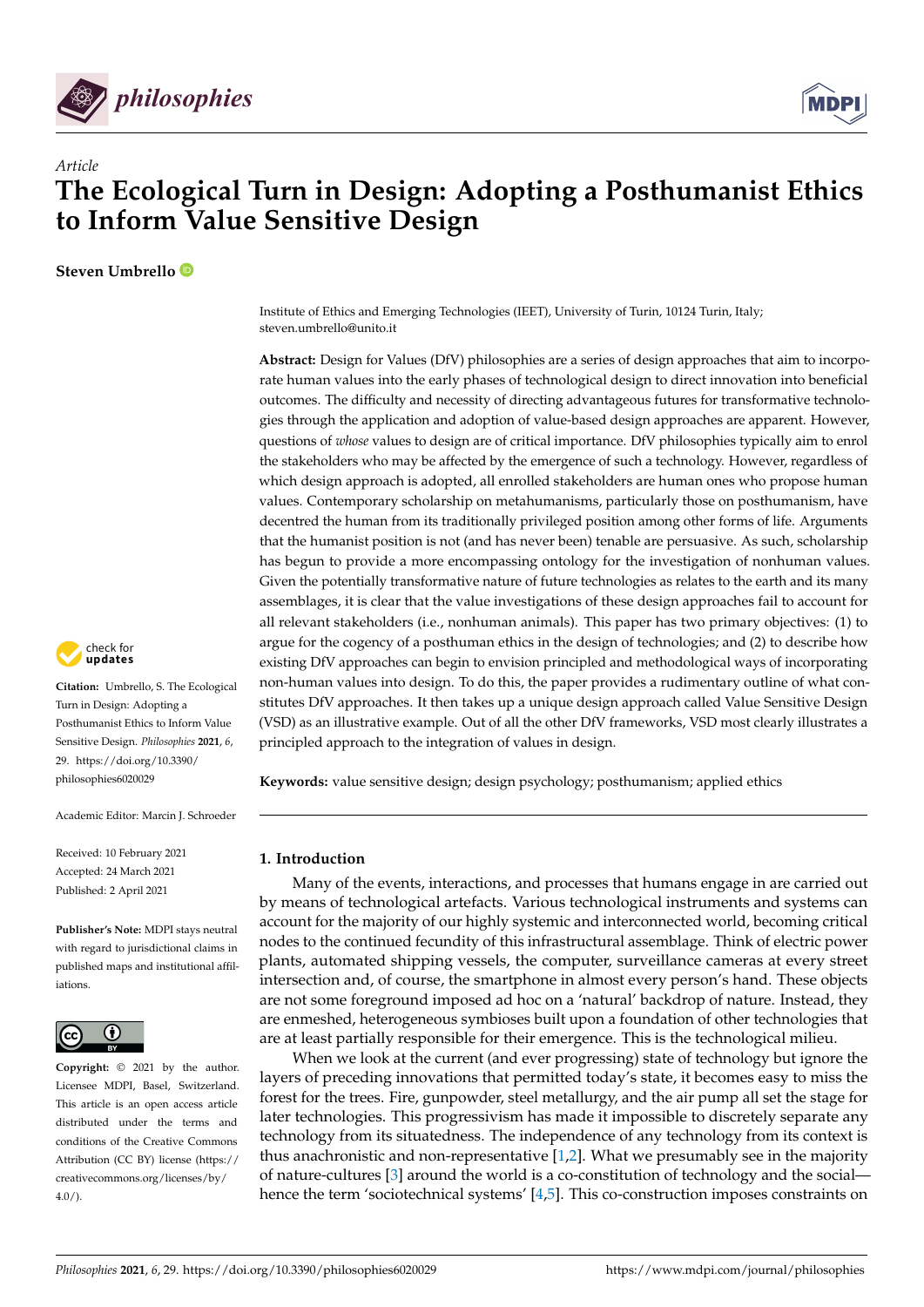the landscape of potential futures is open to us, delimiting future possibilities. How we design technologies, what design approaches we choose, technical limitations, and how they can interplay and constrain our choices about the future all become valuable questions in the twenty-first century.

The trend towards further progress, 'modernisation', technological incorporation, transformation, and (in some cases) transcendence [\[6\]](#page-17-5) makes the turn towards design of particular salience. Because of this, what has been termed the 'design turn in applied ethics' has emerged as an interdisciplinary field of study that seeks to make a practical impact on technological design in order to better direct the design and development of artefacts towards desirable futures [\[7](#page-17-6)[,8\]](#page-17-7).

Various technological catastrophes in the twentieth and twenty-first centuries have provided ample evidence for the need to re-evaluate how technological development is underpinned and eventually made ubiquitous, if at all [\[9\]](#page-17-8). Absent responsible research, innovative strategies, and interventions, these incidents will continue into the foreseeable future. The need becomes even more pressing as technological innovations converge, pushing the limits of our moral intuitions [\[10\]](#page-17-9) to induce novel and difficult-to-deal-with moral overload [\[11\]](#page-17-10). In response, design philosophers have envisioned various methodologies and approaches to help incorporate human values into the early phases of design. This way of thinking about design is called a Design for Values (DfV) approach, which typically takes the form of principled and formalised frameworks. Designers can levy these frameworks to account for the values of design agents and enrolled design histories that are implicated by a sociotechnical-institutional innovation under consideration.

Despite these early efforts and their success at embedding values in design, existing DfV approaches fail to account for the position of nonhumans in the technological milieu by relegating them to a static background in discussions. The ecological turn in science and technology studies or STS (advanced by scholars such as Bruno Latour, Donna Haraway, Graham Harman, and Timothy Morton) has made strong arguments for the total interconnectedness of all forms of life, along with the symbiotic and asymmetric relations these entities have with one another. For DfV approaches to be genuinely salient to what has been termed the sixth mass extinction event—mostly due to anthropocentric, technological modernisation—they must account for nonhumans as essential stakeholders in their design considerations.

The purpose of this paper is to show both why and how nonhuman animals are fundamental to all design approaches if designers wish to design artifacts that ontologically map in an authentic way. I employ one DfV framework, the Value Sensitive Design (VSD) method, as a way to demonstrate this incorporation. I selected this method because compared to other options, VSD makes conceptual investigations (i.e., philosophical inquiries) relatively explicit in its methodology. Showing how VSD severs the nonhuman from design along with how this gap can be breached has implications that span the entire design methodology discourse. If this paper is philosophically cogent, DfV approaches can be bolstered against anthropocentric bias as well as become ecologically sensitive.

To the best of my knowledge, this is the first concerted paper to: (1) evaluate the merits of the DfV approach by drawing primarily from ecological literature in STS, and (2) determine how, in light of this ecological thought, nonhuman animals can become design agents during the value consideration stage of VSD. Prior literature on DfV, and VSD in particular, has emphasised the structure of the approach itself [\[12,](#page-17-11)[13\]](#page-17-12) along with how these methodologies can be applied to both current innovations [\[14–](#page-17-13)[16\]](#page-17-14) and speculative future innovations [\[17](#page-17-15)[–19\]](#page-17-16). However, although this literature provides useful information for understanding DfV approaches and how they can function, it remains thoroughly anthropocentric in its value investigations. This means it fails to account for necessarily broader implications, enrolments, and enmeshments for nonhuman agents. The paper is thus comparatively unique within existing scholarship as it integrates foundational ecological literature central to STS with Italian discourse in the posthumanities that has made significant headway into philosophical inquiries on nonhuman animals. The work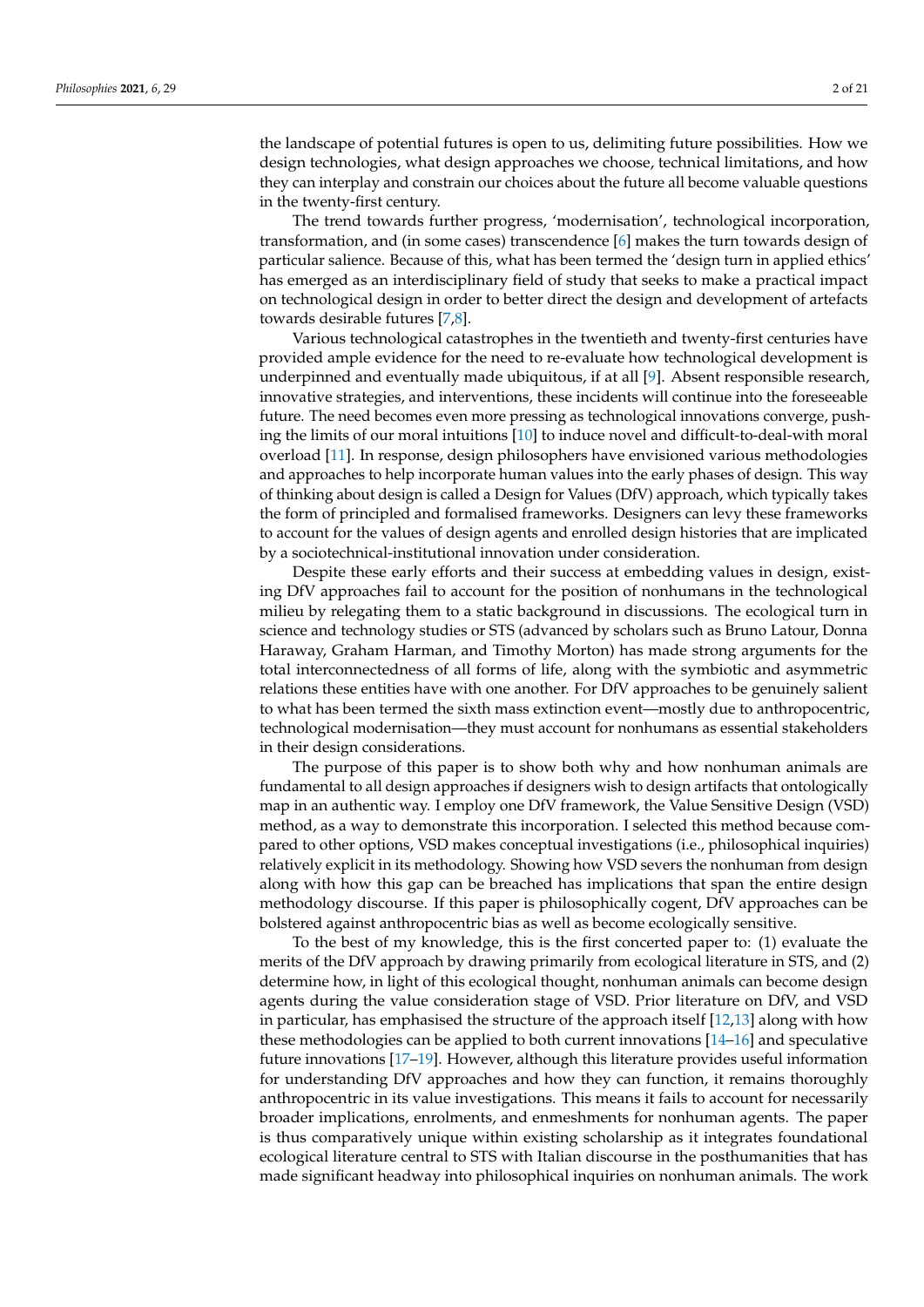here intends to spark debate and further discussion on the place of nonhuman animals within design discourse.

To tackle these considerable hurdles successfully, the paper is organised as follows. To begin, Section [2](#page-2-0) thoroughly outlines the VSD approach as it is characterised in existing literature while emphasising its conceptual investigations. Section [3,](#page-5-0) which comprises the bulk of the paper, works through ecological literature with an attentive focus on the comparatively unique aspects of Italian discourse and the implications for nonhuman animals. Section [4](#page-10-0) provides some initial cursory recommendations for how the values of nonhuman animals can be enrolled into design approaches. Section [5](#page-10-1) concludes by outlining the limits of this paper's investigations and areas for potential future research.

## <span id="page-2-0"></span>**2. Technological Assessment and Designing for Values**

One of the fundamental premises on which the *design turn* is built upon is a shift away from static, adjudicatory accounts of moral deliberations (absolute dilemmas, trolley cases, etc.). Instead, they look towards ways to open up alternative future possibilities by intervening in design or by envisioning a third option [\[7\]](#page-17-6). One earlier effort focused on the values inherent to technological innovation can be seen in the practice of *technological assessments* (TA) [\[20](#page-17-17)[–23\]](#page-17-18). Forming part of what has been termed the *responsible research and innovation* (RRI) discourse, TA was and is employed as an approach to providing policymakers and governing bodies with tangible cost–benefits for the adoption of specific innovations (rather than more general or encompassing technological artefacts and systems). However, this mode of inquiry, various instantiations, and flavours has been criticised as problematic given concerns for the scarcity of information regarding the consequences of adoption early on along with the ability and necessity for early design intervention. These concerns are coupled with the fact that once technology becomes ubiquitous, directing it becomes incredibly costly—if not impossible [\[24\]](#page-17-19). Still, TA provided the RRI discourse with informative tools and avenues that primed parallel approaches towards the necessity for anticipatory design and governance [\[25–](#page-17-20)[27\]](#page-17-21).

## *2.1. Value Sensitive Design*

The crux of VSD is premised on the need to account for human values during the early design phases of a technology [\[12\]](#page-17-11). Coined by Batya Friedman, VSD initially emerged from the human–computer interaction (HCI) community to investigate how human interaction with information technologies and networks takes place and how it can be directed via design [\[28\]](#page-17-22). Other design approaches within HCI were adapted concurrently with information and communication technologies (ICT), each of which prioritised different methodological tools or procedures. Examples include universal design, inclusive design, participatory design, and worth-centred computing among others [\[29](#page-17-23)[–32\]](#page-17-24). Among existing frameworks as well as others that have not be attributed proper names, some scholars [\[33](#page-18-0)[–35\]](#page-18-1) have argued that the VSD approach is the most encompassing. This is because it possesses the most extensive scope and principled approach to the design of technologies with human values at its core  $[36-38]$  $[36-38]$ <sup>1</sup>

Developed in the last decade of the twentieth century, VSD arguably offers "a theoretically grounded approach to the design of technology that accounts for human values in a principled and comprehensive manner throughout the design process" [\[28\]](#page-17-22) (p. 70). Although initially used as a broad term for anticipatory approaches to design, Friedman later formalised VSD into a formal framework that, soon after, began to take hold within burgeoning RRI discourse [\[39\]](#page-18-4). Although Friedman remains perhaps the most prominent

<sup>1</sup> For this reason, the VSD method is taken up as the comparative approach in criticising value-investigations in the *design turn*. Of course, there are other more commonly practiced applied design methods (such as Human Centered Design or HCD) that can be used as a locus to bridge the goals of this work with a larger community of current design practices. HCD or Design thinking is implicitly anthropocentric and very widespread today. Within the design community, designers have proposed adding a fourth (albeit incremental) dimension to HCD's Desirable, Feasible, Viable triage: Responsible. 'Responsible' is meant to be a catch-all dimension that would demand for design to consider its impacts whether unintended or not, such as pollution, killing of animals, climate change, etc. Some have suggested a Bio-centric Design (BCD to replace HCD).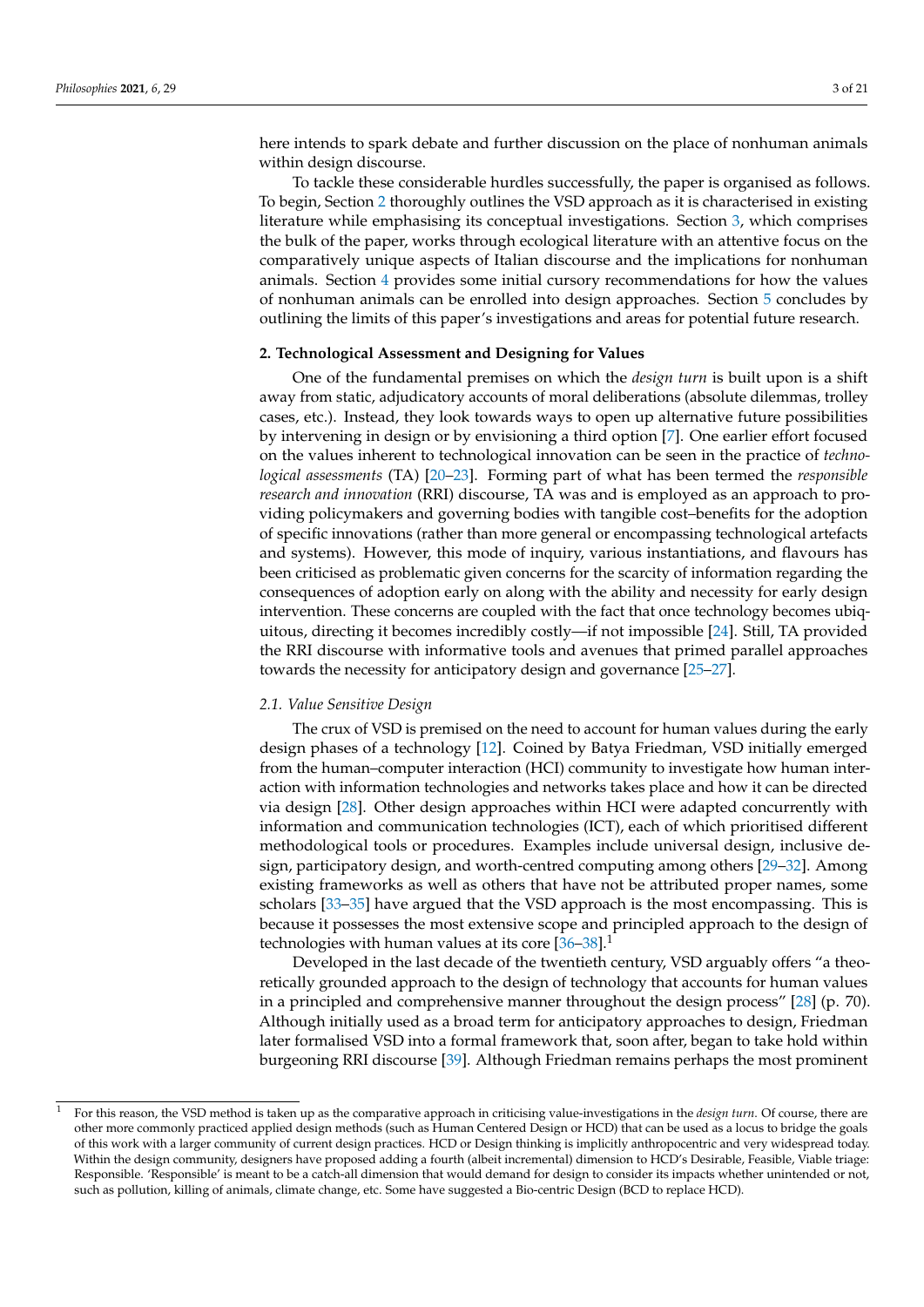figure in VSD literature, penning multiple journal articles and chapters, the approach has taken hold most firmly in the Netherlands (mainly by scholars at the 4TU.Centre for Ethics and Technology<sup>2</sup> and the similar Delft Design for Values (DDfV) Institute  $[40,41]$  $[40,41]$ ).

Given the prominence of 'value' itself within the DfV tradition and VSD in particular, the definition of values is of singular importance. However, Friedman never gives a full account for what 'value' consists of or in. Instead, the authors opt for a more general account of value that is directly implicated within systems design [\[28\]](#page-17-22) (p. 2). They then proceed to provide a list of enrolled values most relevant to system design, which have since been used as the benchmark for universal applicability of the VSD approach. These values are human welfare, ownership and property, privacy, freedom from bias, universal usability, autonomy, informed consent, accountability, identity, calmness, and environmental sustainability [\[28\]](#page-17-22) (pp. 17–18).

The latter could serve as an appropriate value for this paper, as it can be construed as a value that maps on to that of the enrolment of nonhuman animals in the design process. However, each of the listed values designated by Friedman et al. are explicitly 'human values' and to this end must primarily serve human needs. If present at all, the 'values' of companion species are ancillary. Thus, environmental sustainability is not the preservation, protection, or enrolment of ecological agents *for their own sake*. Instead, it "refers to sustaining ecosystems such that they meet the needs of the present without compromising future generations [of humans]" [\[28\]](#page-17-22) (p. 18).

Still, the theoretical foundations of these distilled values aim to address the relational, multi-use nature of technology. VSD affirms that, along the lines argued by Winner (1980), values are designed into technologies. Further, it affirms that the manner in which technologies are implemented and appropriated is a sign of specific values. To that end, the multi-use dimension of any specific technology can implicate a set of unforeseen values during design. This becomes ever truer across various societies and cultures where a multi-set of values emerges. Proponents of VSD methodology argue that any possible technological innovation must be situated within its sociocultural milieu, forfeiting the potentially disastrous goal of universal design [\[42,](#page-18-7)[43\]](#page-18-8).

At its inception, the VSD scholarship primarily focused on ways to formalise a design approach for adoption by designers in order to account for values in design. Friedman and colleagues divided their principled methodology into three-step or "tripartite" analyses called "investigations"14. The three analyses are (1) conceptual, (2) empirical, and (3) technical. No analysis stands on its own. Instead, they together form what should be a self-reflexive and continually 'iterative' method to account for values during both the early design phases and throughout development [\[44\]](#page-18-9). In the following sections, I briefly outline each of the three investigations as conceived by Friedman et al.

## 2.1.1. Conceptual Investigations

Conceptual investigations are typically characterised as the philosophical leg of the VSD stool, marking the initial entry point for the methodology. The primary aim of the investigation is twofold. First, it considers the technology in question in order to identify enrolled stakeholders. Typically, there are two types of stakeholders. *Direct stakeholders* are those individuals or groups who will implement the technology (the users). *Indirect stakeholders* are those who are affected by the proposed artefact, but do not implement it in the first-hand way that direct stakeholders do [\[13\]](#page-17-12). The latter become of particular interest when considering the place of nonhumans in a design framework, as I discuss in proceeding sections. To illustrate how a conceptual investigation is carried out, consider speculative intelligent agent technologies such as lethal autonomous weapons (LAWS). Conceptual investigations could allocate direct stakeholdership to both the soldiers implementing the LAWS and those identified as enemy combatants. Indirect stakeholdership could be

<sup>2</sup> The '4TU' represents four technology-focused universities in mutual collaboration with one another. They are Delft University of Technology, Eindhoven University of Technology, University of Twente, and Wageningen University.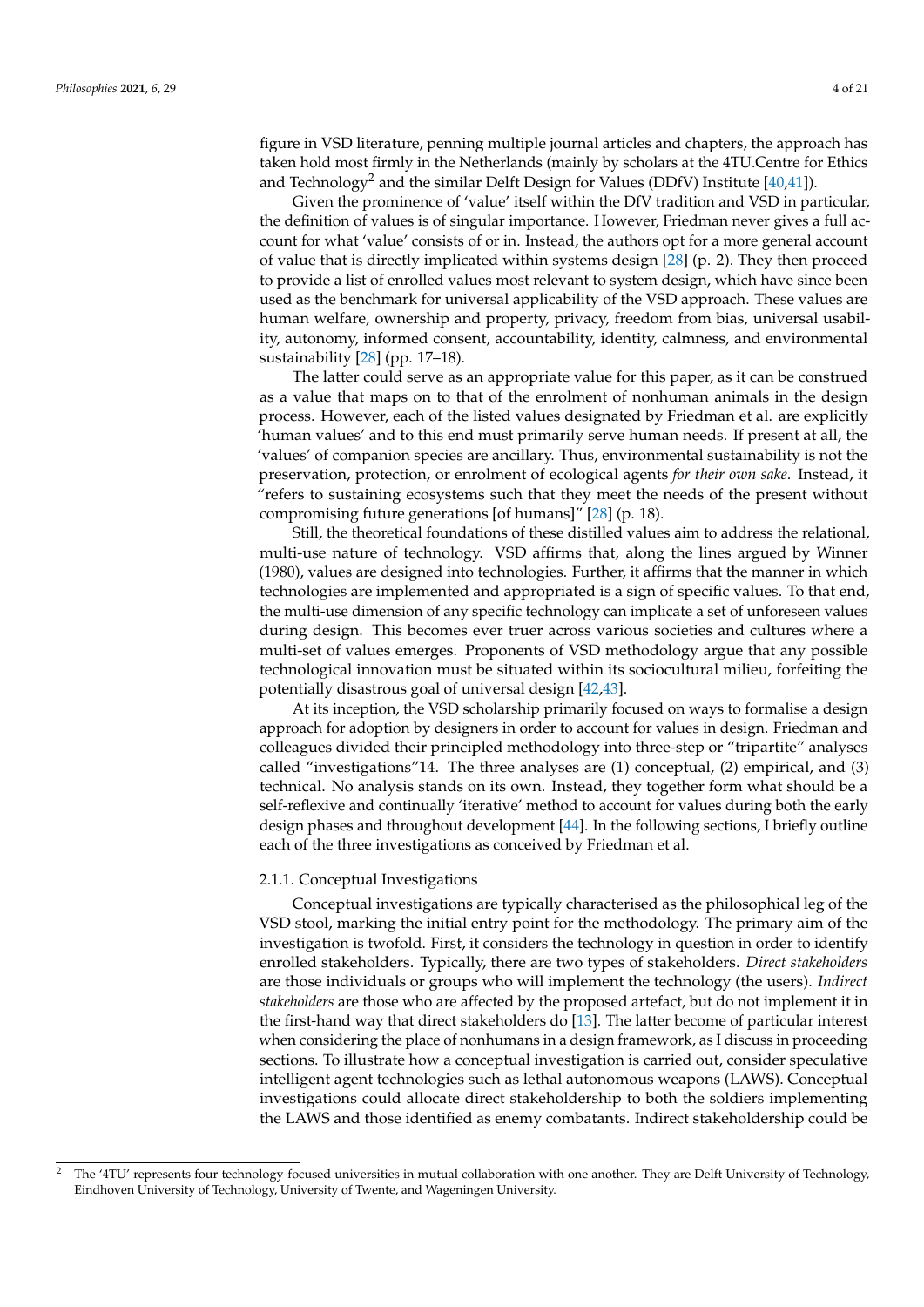attributed to non-combatants who may be caught in the crossfire without any clear way to defend themselves. It could also be attributed to the designers of LAWS themselves, who are linked to notions of liability and responsibility even without direct involvement in the use of the technologies in the field (Umbrello and De Bellis, 2018 discuss similar examples of intelligent agent technology under the VSD framework).

Second, the conceptual investigation looks at the potential values of those groups enrolled in the relevant innovation. This aim is critical for determining stakeholders. For example, a conceptual review of advanced (mostly speculative) nanopharmacy technologies implicates a need to contextually determine values such as safety and efficacy. Safety is already discussed and regulated under nonmaleficence<sup>3</sup> in the decision-making process of medical practitioners [\[17\]](#page-17-15). It is during this phase of analysis in a conceptual inquiry that value conflicts arise. Recourse to existing philosophical literature is typically recommended to 'weigh' values and guide designers towards more salient avenues [\[11\]](#page-17-10). The moral overload of values that may come into tension are not characterised as strong disjunctive dilemmas, but instead as restrictions that may exist within design space. Potential design solutions can come to bear in order to increase the salience of a design *flow,* which better accounts for initially conflicting values [\[45\]](#page-18-10).

#### 2.1.2. Empirical Investigations

Empirical investigations typically involve the direct enrolment of identified stakeholder groups to evaluate their unique situatedness, their "understandings, contexts, and experiences of the people affected by the technological designs" [\[13\]](#page-17-12) (p. 1251). Scholars have proposed various methods for doing so. These mostly draw from ethnographic and social-scientific toolkits, which allow designers to co-create and collect data that best reflects the desires of relevant groups. This can be done through the employment of participatory observation, survey, direct interviews, or even the use of *Envisioning Cards* [\[46\]](#page-18-11). The values defined through initial conceptual investigations can then be revised and redefined during empirical elicitation. Similar empirical work is done with the stakeholder agents themselves. During this stage, "issues of technical, cognitive, and physical competency of stakeholders" are scrutinised to determine whether relevant stakeholder values have been sufficiently evaluated (typically through elicitations of group representatives [\[45\]](#page-18-10)) (p. 97).

#### 2.1.3. Technical Investigations

The discrete function of this investigation is to look at the relevant technology itself. This helps formulate questions about how technical implementation of the technology implicates the values investigated beforehand, as well as about the restrictions and constraints imposed by values within contextual scenarios. This brings into question the effect of the material constraints of the technical system on value tensions. Because emerging values are often enrolled once technologies have left the design space to become ubiquitous, architectural imperatives for flexibility are likewise enrolled. Technical investigations thus often look for ways to design system architectures. These ways should be receptive to emerging values over time and in different contexts [\[47](#page-18-12)[,48\]](#page-18-13).

In sum, VSD emerged in parallel to various other design methodologies that aspire to achieve value sensitivity through design considerations. It was founded and developed as a principled way to account for the sociocultural and ethical implications of HCI. VSD emphasises co-interactions across various (direct and indirect) stakeholder groups through information technologies, systems, and artefacts. This emphasis enables realisation of its central premise: the operationalisation and strengthening of human values through technological design [\[12\]](#page-17-11).

Although approaches to VSD differ in their sociocultural context and the particular artefact in question, they commonly adhere to an initial investigation of the conceptual values implicated by a particular design in context, including how those values can be

<sup>&</sup>lt;sup>3</sup> This is only one of a set of values that is context-specific to 'care', as broadly construed within the medical domain.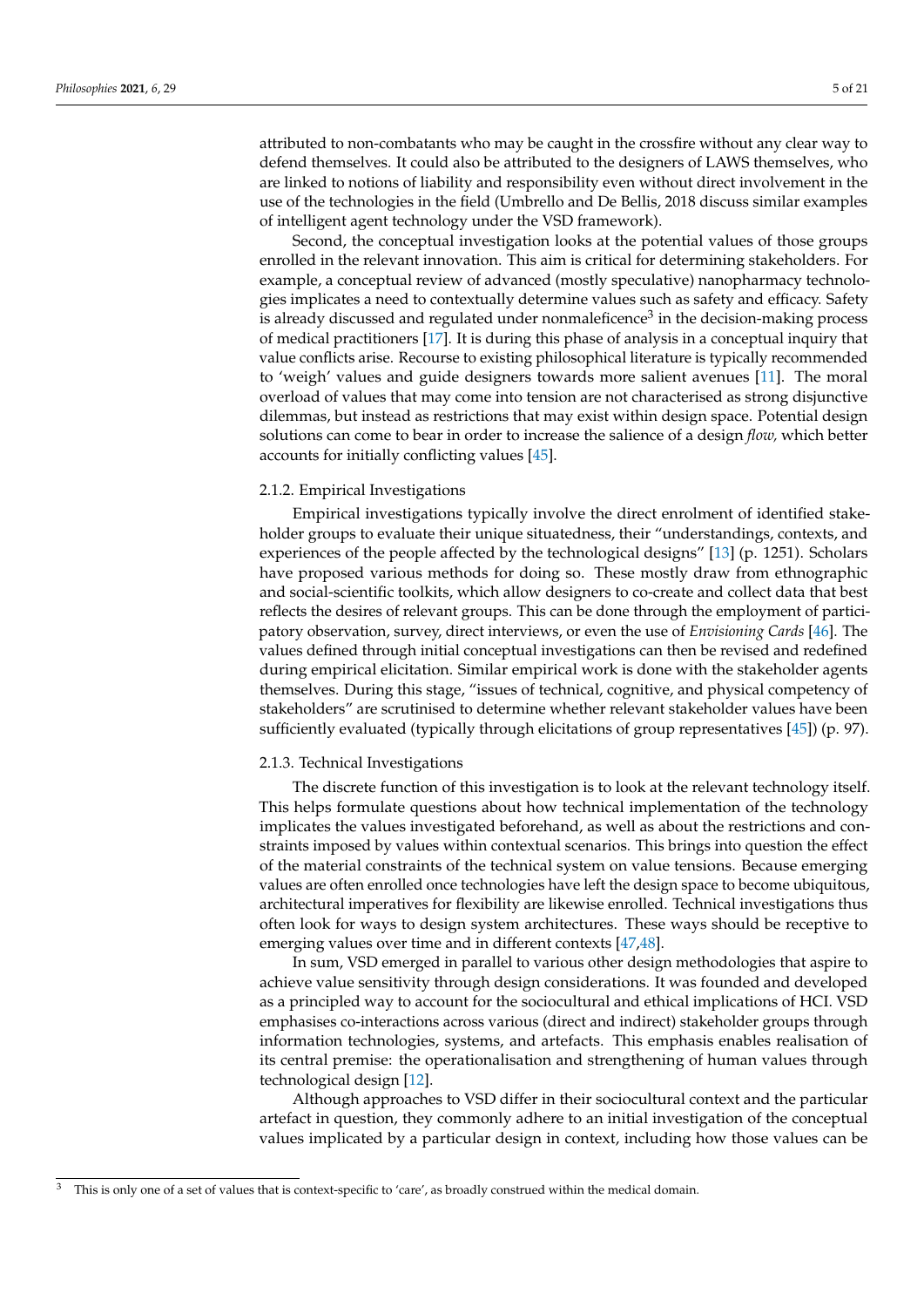defined, refined, and actualised in early design phases [\[49\]](#page-18-14). Values deemed pertinent to design are rendered as an a priori-operative necessity for design. This means they are defined in terms of functionality and as technically implementable by designers, rather than as abstract concepts. Then, empirical investigations determine the tensions and applicability of those values in design. If necessary, they reiterate those observations back into conceptual investigations for reformulation and definition.

The reiterative nature of VSD makes it a non-absolutist design framework. Values are conceptualised, evaluated, and implemented into design. Trials can be conducted to determine whether the design meets value-specifications according to stakeholder desires. If not, designers can return to tripartite investigations and make different modifications to arrive at a more salient product. These short, evaluative loops allow for continual changes and modifications that can, in turn, accommodate intermittent societal change (as opposed to the rapid, often revolutionary changes that transformative technologies can ultimately induce).

Therefore, far, I have provided a cursory account of the history, motives, and function of DfV frameworks with a focus on the VSD method and its explicit philosophical implications. The remainder of this paper presents a discussion of what Timothy Morton calls 'ecological thought', how this posthumanist position on the necessary interconnectivity of the biosphere has severe implications for technological design, and how Italian scholarship on this particular subject provides some critical insights that can inform VSD—and DfV approaches, by extension.

## <span id="page-5-0"></span>**3. Bridging a Severing of Praxis**

Before any serious attempt to include nonhuman animals into a thoroughly anthropocentric domain, it is best to clearly delimit the aims of this paper and explicitly state its limitations. VSD arose in (and still bears a robust umbilical connection to) the unquestionable analytic tradition of philosophy. The literature that designers *ought* to consult throughout their value investigations is assuredly an ethical one falling within the arena of post-Enlightenment—mostly post-Kantian—thought, which characterises the analytic tradition as a whole; i.e., living in Kant's shadow.

In line with the above intellectual tradition, then, the reader should note this paper is not merely a 'potential path for nonhuman values in design'. The method by which this goal is articulated implicates far more. The very contention of drawing from a posthumanist tradition towards what has traditionally been an analytic praxis $^4$  [\[10\]](#page-17-9) plays a tumultuous game of trying to bridge the severing of the analytic and continental traditions of philosophy that, if anything, have been separating at a greater pace [\[50\]](#page-18-15). Although this paper does not aim to explicitly achieve some homogenous unification of two discrete philosophical traditions, it nonetheless implicates an asymmetric symbiosis between facets of the two by engaging in this very project. It necessarily follows that any single work pursuing such a goal should be met with a critical gaze, mainly when such implications are at stake. Any practical success, applicability, or usability of the philosophical insights provided by this paper can only be determined a posteriori. Design is by nature an applied practice that, despite having conceptual parts, ultimately and necessarily moves into the realm of the real.

To take on what traditionally have been marginalised actors (nonhumans, other formsof-life [\[51\]](#page-18-16), or significant otherness [\[3\]](#page-17-2)), we need a thorough overview of the philosophical foundations from which these issues emerged most potently—that is, of posthumanism itself. Because this paper draws from this thought-tradition as the crux of its thesis, a distilled account would only be marginally beneficial. Although no single paper could provide a total, conclusive account (indeed, totality and absolutism are not endorsed here), a rounded explication of posthumanism and its Italian flavour is certainly warranted.

<sup>4</sup> In [\[10\]](#page-17-9) author discusses the applicability of intersubjectivity (a primarily continentally-derived notion) towards DfV approaches. However, this is the exception and not the rule.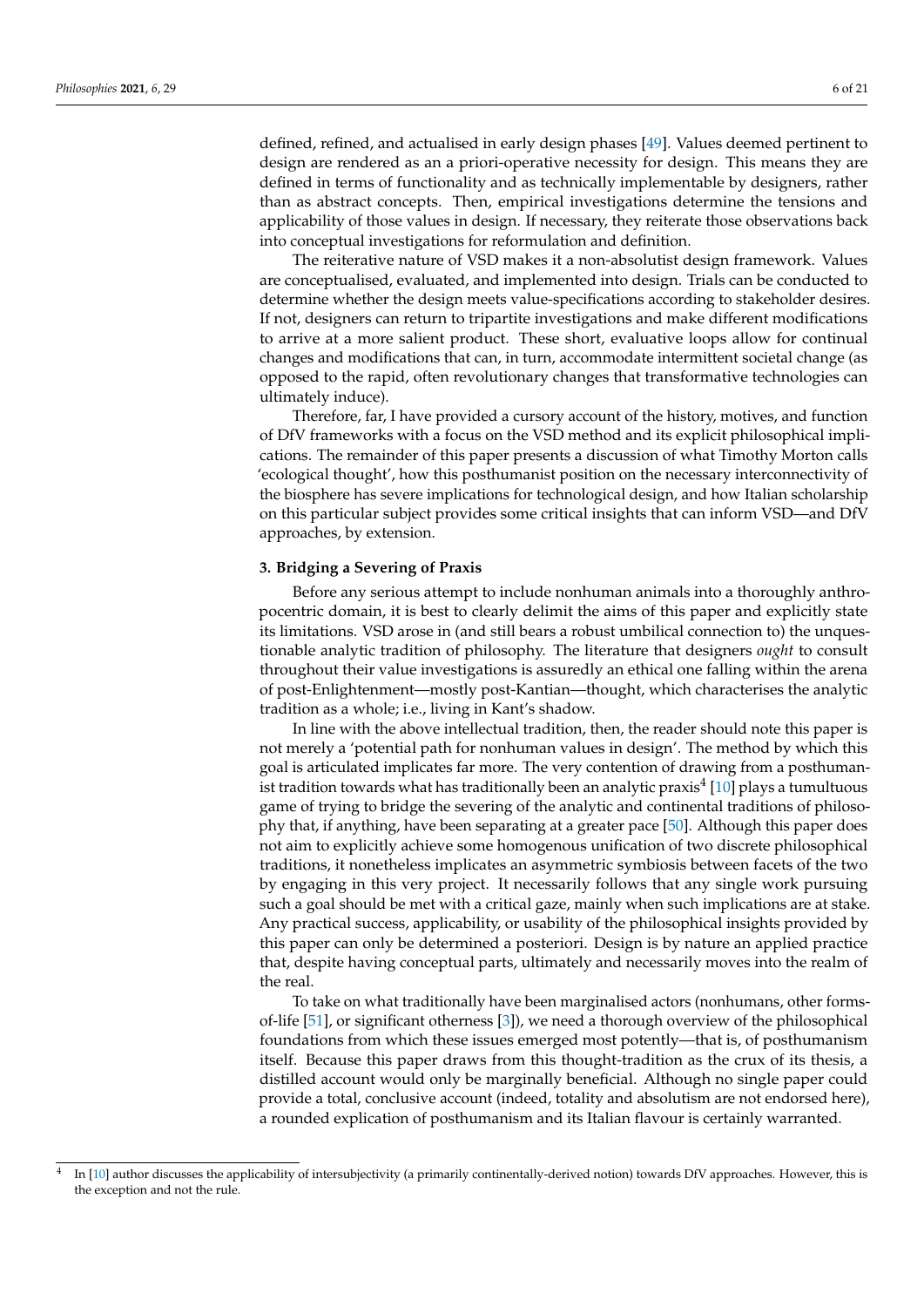### *3.1. Posthumanism and Reclaiming Animality*

Posthumanism is a strange, multifaceted, and difficult-to-atomise collection of thought. This is part and parcel due to its obscure origins and the variety of ways that it is used and defined [\[52\]](#page-18-17). Common to this hermeneutic plurality of posthumanisms is the notion that the central, privileged place of humans—the heritage of theological and philosophical history—is untenable, if not illusory [\[53](#page-18-18)[,54\]](#page-18-19).

Various fields, such as critical studies, philosophy, anthropology, and sociology among others, have appropriated the term for various goals and with differing interpretations. Although often confusing and clouded in jargon and obscurantism, the theoretical foundations of posthumanism (and particularly that of contemporary posthumanism [\[55\]](#page-18-20)) encompass what has been called 'ecological thinking' and the ground-breaking philosophical move of flattening ontology [\[56](#page-18-21)[–58\]](#page-18-22). What exactly does this mean? It means that 'humanity' *in itself* is a fragile concept, or even one that is illusory, built upon false notions of the necessity of human cognitive superiority [\[53\]](#page-18-18). Once humanity is decentred from both the centre of the universe and the biosphere, then the special place that humanity endowed itself with becomes tender and easily bruised [\[55\]](#page-18-20).

Ecological thinking becomes the natural consequence of this decentring, this movement towards the fringes of thought [\[57\]](#page-18-23). As a result of the dissolution of the human ontological pedestal, nonhuman animals and other forms of life come into the fold on an equal ontological basis. Speciesism becomes nothing other than a tool of economy that drives humanistic conceits embedded in hypocritical infrastructures and techniques. It is thus an ethical choice. Inconvenient truths concerning the absence of reasons to massacre millions of animals become apparent and imminent [\[59–](#page-18-24)[61\]](#page-18-25). It follows, then, that the most authentic starting point for ontology is a flattened one in which animality is equal for all life forms. It is not one that begins with human superiority (i.e., the tradition of theology and humanism). This implicates the need to reclaim animality [\[62\]](#page-18-26).

Given that the philosophical focus of this paper is on the ontology of nonhumans in design, Italian posthumanist literature naturally comes to the fore. As mentioned, posthumanism is a varied set of concepts with origins across disciplines that speak to different uses. What makes the Italian tradition unique is that the few (self-described) posthumanist scholars arose from within discourse on animal ethics, making the Italian flavour of posthumanism particularly attuned to thinking about nonhumans. Hence, the works of Leonardo Caffo and Roberto Marchesini become of primary utility here. Both publish primarily on posthumanist intersections with animal studies. The following arguments employed for this reclamation of animality are thus utilised to inform the salience of ecologically conscious design.

#### 3.1.1. Metamorphosis

Within the classical humanist tradition handed down since Plato and made most explicit through theological institutions and philosophies, animals *as such* do not 'exist'. In a similar vein was Heidegger, whose philosophy was famously built on the forgottenness of *being*; ironically, he excluded the *being* of other forms of life that were not Dasein or not German-Dasein [\[50\]](#page-18-15). The being of others (nonhumans)—*other-being*—has been traditionally marginalised. If not, it is merely regarded as unsubstantiated according to the inherited 'Great Chain of Being' of theology, which entitles the immateriality of the human soul as the object of ontic privilege. This is what the Italian scholar of posthumanism, ontology, art, and architecture Leonardo Caffo calls *speciesism*. Speciesism is the "engine of economy" and a tool of 'concealment' used to *de-being* (my neologism) other forms of life, thus making their use as a tool (as food) more palatable [\[55\]](#page-18-20) (p. 9).

As speciesism becomes a part of ethical nomenclature, so the reasons employed to support the massacre and continued slaughter of millions of animals become necessarily void. A new starting point must be induced, one that begins with equal animality. Rather than affirming the privileged place of humans/human-being *a priori*, this new starting point permits a more authentic ontological onset. Consequently, *anti*-speciesism runs contrary to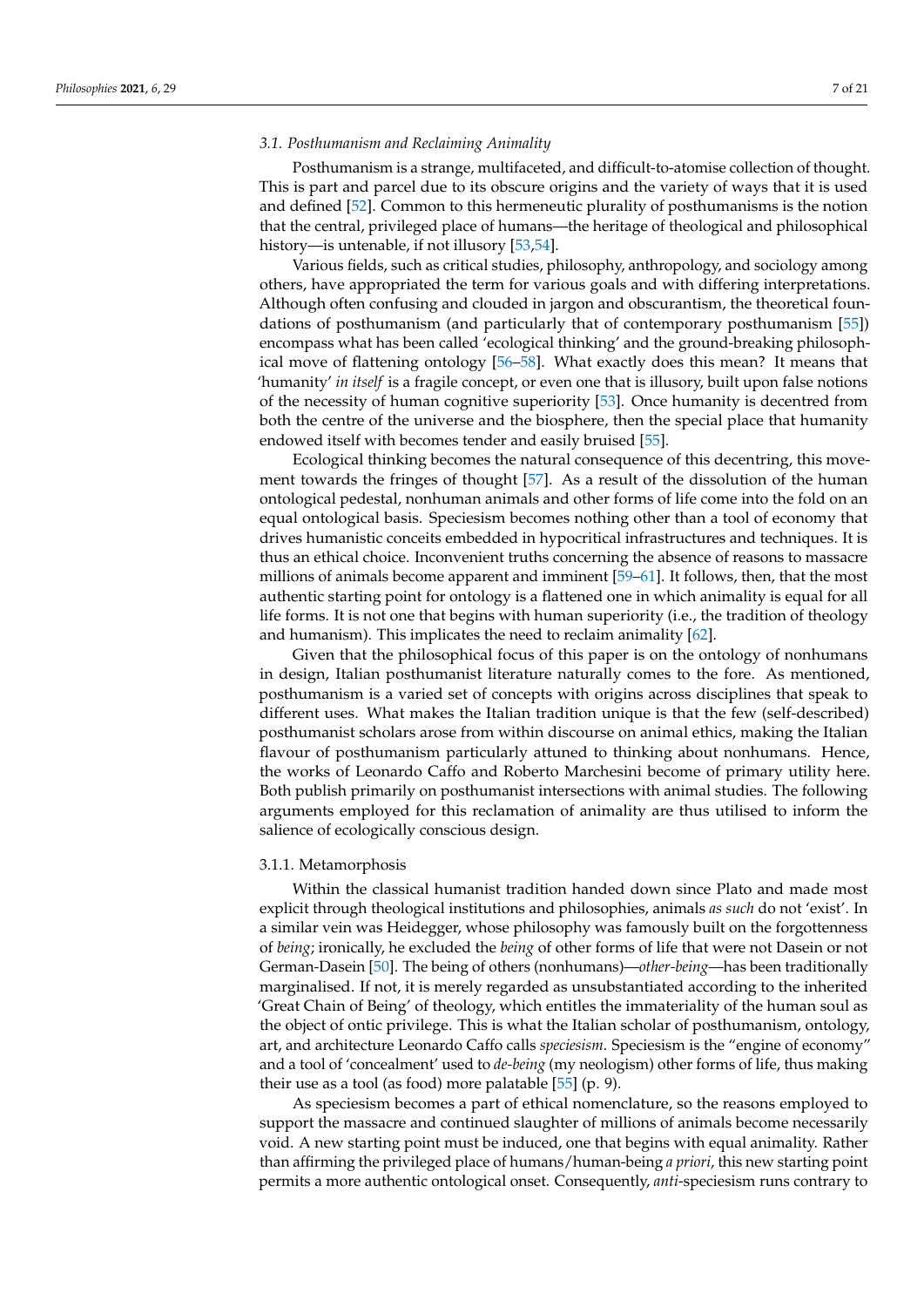the anthropocentrism of humanism and contributes to the growth of posthumanism [\[55\]](#page-18-20) (p. 20). It should be clarified that 'anti-speciesism' as such is not a negation of 'species', but that of the 'ism' of exception. Anti-speciesism can nonetheless be taken as a form of power politics used to oppressively flatten the ontologies of various forms of life and the plurality of un-totalisable phenomenologies. What we need instead is a weak form of anti-speciesism that acknowledges the heterogeneity of beings, envisioning open futures for possible worlds other than the one under criticism at any moment. This enables the emergence of a larger 'togetherness' over a 'sameness'. Togetherness ferments an intersubjective respect rather than the projection of uniform qualities<sup>5</sup> [\[3\]](#page-17-2).

Metamorphosis towards a new social ontology becomes necessary. Nonhuman animals are not objects or automata, as Descartes suggests, that have ontic status merely as the objects of gaze [\[62,](#page-18-26)[63\]](#page-18-27). The specious notion of the human/animal dichotomy is a constructed historical phenomenon; the semantics of animality have been similarly used as a socio-historical tool for discrimination [\[55,](#page-18-20)[61](#page-18-25)[,64\]](#page-18-28). Modern developments in zooanthropology have clearly observed that nonhuman animals are capable of complex social interaction and phenomena  $[65–67]$  $[65–67]$ . Social ontology, then, must bridge a significant gap between social studies of animals and the inherited philosophical ontology of animals [\[68\]](#page-18-31).

#### 3.1.2. Metaphysics

The privileged position of the human-*being* has been historically and philosophically assumed across multiple schools of thought. Ptolemaic cosmology (geocentrism), for example, is a particularly erudite metaphor for this entitlement, i.e., 'man as the centre of the universe' or, more to the bone, 'man as the centre of ontology' [\[55\]](#page-18-20) (p. 27). Naturalistic discoveries showed that geocentrism was false and advanced a heliocentric view. Posthumanist thinking usually assumes that the stories at the foundation of a geocentric view are consequentially false<sup>6</sup>.

Similarly, the later Kantian conception of the *transcendental* is even more devastatingly anthropocentric. This critique of Kantianism (and the post-Kantian philosophy that dominates the Anglo-American analytic tradition) is one of the standard features of posthumanism. More broadly, it is a feature of the Speculative Realist movement gaining steam in modern continental philosophy [\[50](#page-18-15)[,69,](#page-18-32)[70\]](#page-18-33). This critique of Kant explicitly aims at what Meillassoux (2009) called *correlationism*, which suggests that what exists is solely the correlate between subject and the object (with the subject always the human). Although Kant is generally understood as being correct that direct epistemic access to *das Ding an Sich* is impossible, all of the speculative realists and their posthumanist cousins agree that Kant was not Kantian enough. They mean he did not push his philosophy to its logical end<sup>7</sup>: that object-object correlations exist, that the human subject may have no direct access to any other object (the illusive *thing-in-itself*), and that other objects may have no direct access to humans. This mode of ontology naturally confers a strong form of realism, beginning on an equal ontological footing rather than *a priori* attributing the correlational power of reality to just one particular type of object (i.e., humans).

By a similar token, Kant's partially finished project is a radical philosophy that is philosophically geocentric. The centre of the circle of reality in which humans have placed themselves is the very circle they created by/for our own reason (Caffo, 2017, p. 30). To some extent, the implications of this philosophical inheritance have been acknowledged in the discourses of sustainability and the need to protect and ameliorate the earth. However, sustainability discourse (sustaining what exactly?) only extends so far in this direction as it

Haraway [\[3\]](#page-17-2) provides a good way to envision this togetherness in terms of various nature-cultures between humans and dogs. Togetherness would be based on finding common respect for difference rather than anthropocentrically anthropomorphising behaviour and projecting anthropic consciousness to nonhuman beings as a way to relate.

<sup>6</sup> Such a philosophical move is based on questionable logic and borders on committing the genetic fallacy. Still, the theological and purely coincidental observations of pre-moderns can be criticised on their own grounds, which I contend are similarly false.

<sup>7</sup> Like Heidegger's claim of Dasein being particularly human, and mainly German at that. Making Dasein a feature of all lifeforms would begin on a more egalitarian ontological footing.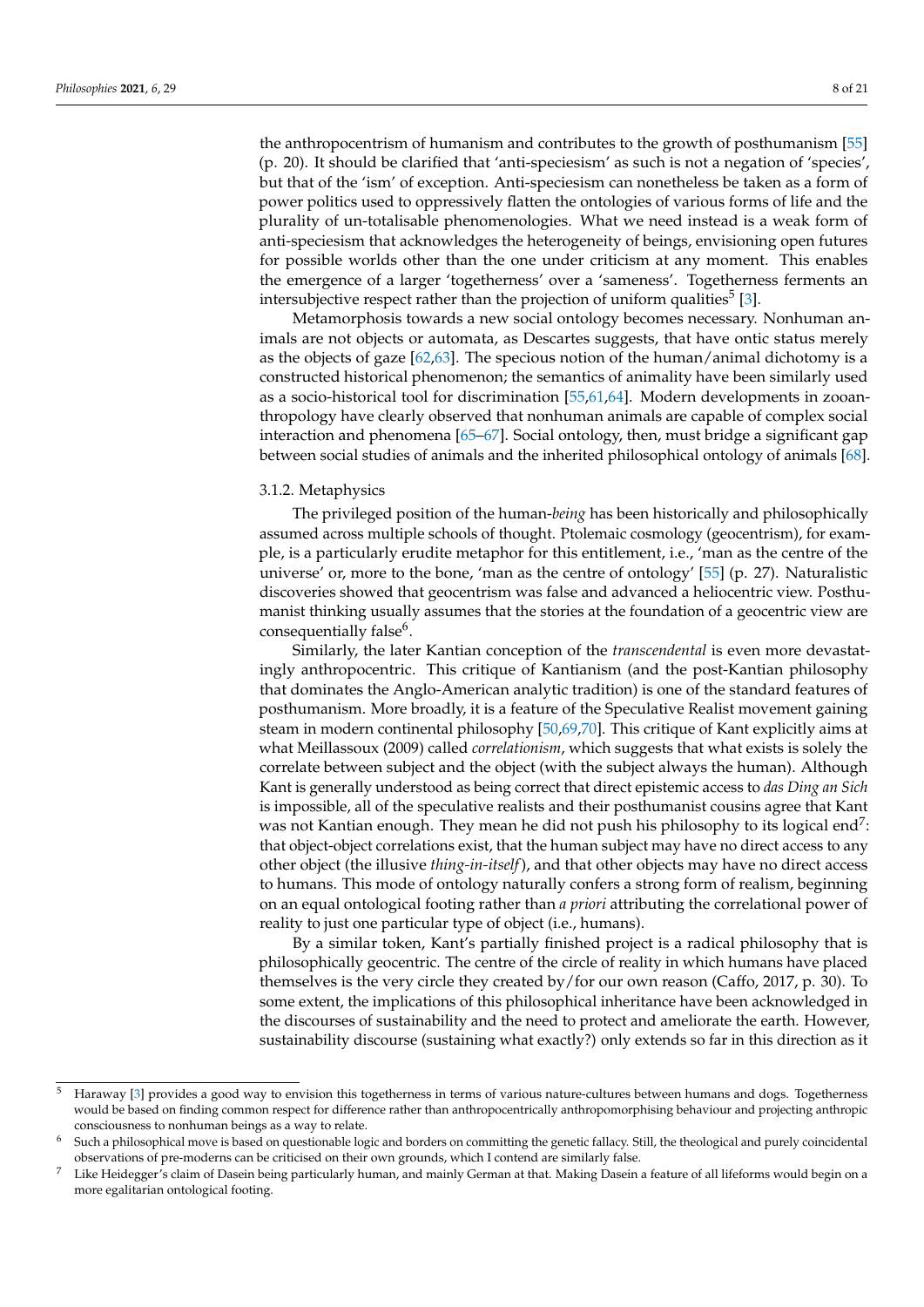does not jeopardise the stability of the financial elite or the anthropocentric privilege that we created and gifted ourselves [\[71\]](#page-18-34).<sup>8</sup>

Therefore, then, what is the consequence of heliocentrism as a historical development? The Copernican revolution resulted in a consciousness shift that moved the human from the cosmological (ontological) centre to the periphery; Earth became one planet among others in a vast universe. Philosophically, then, the anthropocentrism that was packaged with geocentrism must be similarly abandoned. This privileged space of centrality must be discarded as it does not exist. With this abandonment, everything can begin from a more philosophically genuine position of equal ontological footing in the periphery. The sensation of estrangement becomes the philosophical foundation for posthumanism. As the centre becomes vacuous and the periphery crowded, ecological thought is born. Such thought is based on acknowledgement of the common substances that constitute biodiversity and a reconceptualisation of non-anthropocentric space [\[55](#page-18-20)[,72\]](#page-19-0).

All things then exist on a necessarily connected, *enmeshed* [\[58\]](#page-18-22) ecosystem composed of inexhaustible objects that are greater than the whole. The parts (objects, entities, actors, etc.) are *lifeworlds* in themselves, inexhaustible either through a literal definition of atomisation or by their effects on other objects [\[56\]](#page-18-21). The depth of their being is never directly accessed, but always remains veiled and more than what it appears.

Posthumanism can thus be understood as a 'rebirth'. Our substantial form must be altered as a means to conquer the anxiety that comes from the geocentric-heliocentric shift, both in its cosmological and philosophical sense. The movement from centre to the periphery is an unquestionably dangerous shift, given the infrastructures, networks, and assemblies inherited and built upon that substantiate what has been argued to be an illusory conception of the 'human' and its place in the world.

Contra to Heideggerian metaphysics, we can therefore alter our forms. We humans are not possessed by *being* as such. This consists of the abandonment of Western absolutism for a new role, a role *among many* towards the affirmation of animality. On the periphery, our roles continuously shift as we tangle with other beings. We should not aim for the creation of a new circle or centre in the periphery, but to understand that all beings are infinite in their enmeshments [\[3](#page-17-2)[,73\]](#page-19-1). The conception of the cyborg and the centre-periphery shift makes anthropocentrism the emergent quality of a form of 'local anthropocentrism', more specifically. This specific form of anthropocentrism has privileged not just all humans, but a subset of human 'types' in particular: the male human who is white, Western, and heterosexual. On the periphery, the unveiling of *being-as-animality* becomes clearer whenever these categories change.

Once we shift from the centre, we see that this metaphysics entails an ethics—not only of the 'human as the ideal', but the 'ideal of human'. Both are symbolic vestiges of an excessive and exceeded past.

#### 3.1.3. Materialism

Theological creationism, particularly that of Western proclivity, is substantiated by narratives of (the Judeo-Christian) God creating 'man' to dominate other forms of life:

Then, God said, *"Let us make humankind in our image, according to our likeness; and let them have dominion over the fish of the sea, and over the birds of the air, and over the cattle, and over all the wild animals of the earth, and over every creeping thing that creeps upon the earth."* (Genesis 1:26)

The emphasis here is on verticality, on dominance over divine creation and the ontological entitlement of one form of being over others. This tradition has been the heritage of Western philosophy and humanism, as such. This God/human dichotomy, which is almost univocally rejected by posthumanism (alongside all dichotomies and bifurcations),

<sup>8</sup> Sustainability discourse has been quite egregious given its association with renewable energies. Counter-literature has discussed how discourse on sustainability is directed at merely sustaining currently destructive practices. These practices may consequentially lead to the continued and unmitigated use of environmentally devastating forms of energy and fuel development.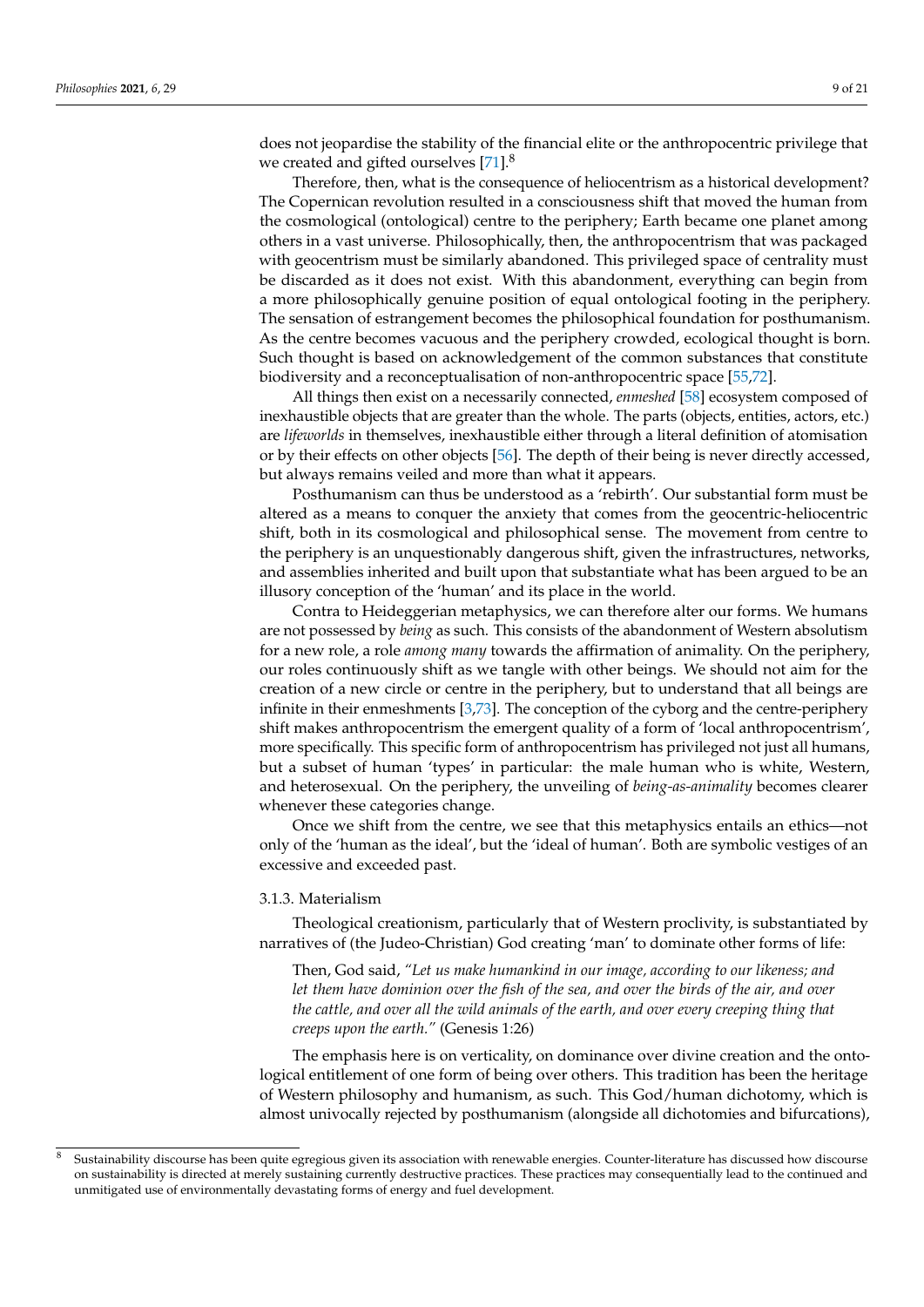has been addressed through various philosophical recourse. Nietzschean power politics are one such recourse, as well as the Sartrean approach to understanding liberty. All of this is done in a way to evaluate an inherently absent divinity that embroiled the angst of human self-importance.

However, as with the Copernican revolution, Darwinism revaluated the hierarchy of being to move away from the top-down 'great chain of being' with God at the pinnacle and humans slightly below (dominating over the 'lesser' lifeforms gifted to them). Instead, Darwin revealed a bottom-up progression of lifeforms made up of the same substances. He showed that humanity—and all other life—is the product of a chaotic process rather than a divinely ordered one. Because there is no ontologically superior substance of the 'soul' bestowed upon humans, the divine *telos* is dissolved. What Darwinism does, then, is open up philosophy to what is outside humanity. A metaphysics of ecology, of monogenesis, is born from Darwinian material investigations [\[74](#page-19-2)[,75\]](#page-19-3). The fundamental philosophical tool unveiled by Darwinism is this opening up to animality.

In sum, contemporary posthumanism exposes an ontological continuity based on monogenesis to other forms of life. This proposes that individuals live in a perpetual state of anticipation, in the present, concerning the things external to them [\[55\]](#page-18-20) (p. 56). It applies to the individual human and thus orients the singleton to those like themselves (in this case, all beings). From here, a new form of ethics can be envisioned.

#### 3.1.4. A Companion Ethics

What does this entail for ethics as it exists? The current Moral Law Theory tradition of moral theorising (utilitarianism, deontology, and offshoots) are post-Enlightenment inheritances based on humanistic vestiges  $[76,77]$  $[76,77]$ .<sup>9</sup> Such anthropocentric morality must be abandoned. Our new habitat on the fringes holds a damaged planet, one in ecological crisis, in clear sight [\[57\]](#page-18-23). This truth becomes remarkably apparent when a species (humans) radically destabilise their own survival. The crisis provides the fermentation needed to birth the posthumanist. Body-Oriented ethics becomes the most obvious here, wherein the subject does not exceed the limits and rights of the body of other without consent (except when excessiveness is necessary as in self-preservation) [\[55\]](#page-18-20) (p. 62).<sup>10</sup>

Similar to the philosophies of Singer and Deleuze, the body becomes an inviolable boundary for moral actions [\[78](#page-19-6)[–80\]](#page-19-7). The environment that houses humans is in crisis as a result of an ethics blind to the bodies of others. A posthumanist understanding of this does not discriminate against sex, ethnicity, or individual preferences. Being-in-the-world has always naturally implicated a certain level of violence. As such, this implicates all life forms as a part of a single painting—an assemblage of systems and nodes.

Body-Oriented ethics is the adaptive mechanism (to use evolutionary terminology) that posthumanism levies to *be-in-the-world* with other forms of life, healing a damaged planet. Whereas transhumanism (what Fuller [\[53\]](#page-18-18) calls *ultra*-humanism) conceptualises human limits as a resource, posthumanism argues that humans do not have to become functionally immortal to continue as they do today. Instead, humans must learn that the posthumanist is not something that has to be consciously brought into being (i.e., with a technofix [\[81\]](#page-19-8)). Humans were always already posthuman.

This philosophical ethics requires a theory of anticipation that allows the posthuman to develop and take hold. As a merger of art and architecture, design that takes this posthumanist ontology into account is primed as a candidate for a newly formulated ethical theory that is non-anthropocentric.

These moral law theories should be distinguished from other moral traditions like virtue ethics, which have deep and ancient roots.

<sup>10</sup> This is notably different from the deontological ethics prescribed Kant, as it is not so oppressively universal or absolutist. Instead, it is deeply contingent on context.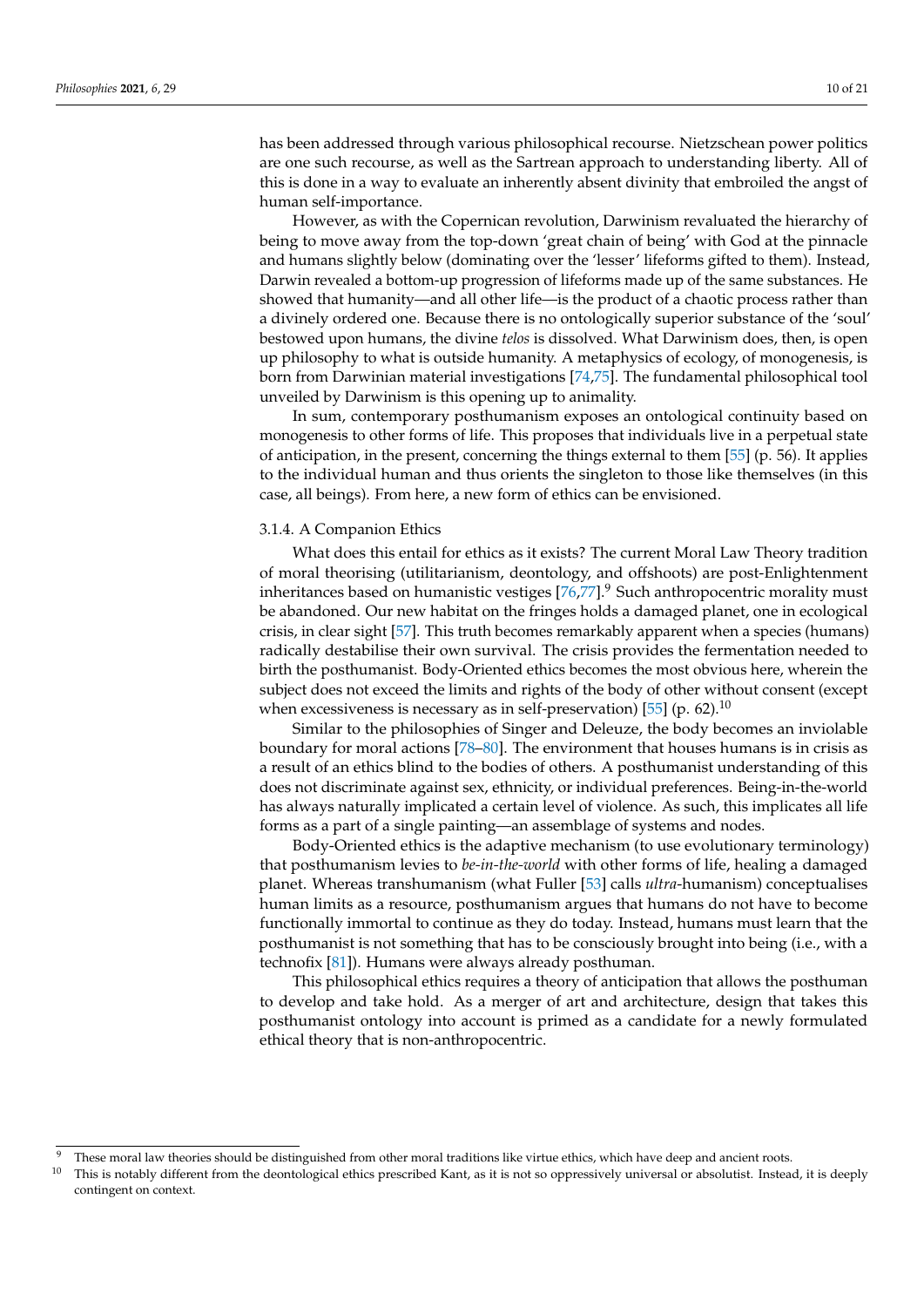## <span id="page-10-0"></span>**4. Designing Anticipation**

If we are to affirm a realism concerning objects, anthropocentrism must be subjected to crisis<sup>11</sup>. This realism is the consequence of the dissolution of anthropocentrism and the Kantian (exclusively human) subject-object correlation. Object-object relations correlate each other independently of human consciousness. Accordingly, every form of life perceives the world in its own way. There is a plurality of inexhaustible phenomenologies [\[50](#page-18-15)[,82](#page-19-9)[,83\]](#page-19-10). Hermeneutics exists in relation to a single, real world that exists and becomes available to interpretation.

Philosophy thus provides the initial ontological landscape that can then be built upon. However, alone, it is insufficient; what is necessary is the marriage of ontology with architecture and art. A theory of anticipation, built viz. these three, can be used to form the structure for posthuman to grow in [\[55,](#page-18-20)[84\]](#page-19-11). This means posthumans<sup>12</sup> must *live their environment* rather than *in* it, abandoning the post-phenomenological conception of 'nature' as a static background for human action [\[85\]](#page-19-12). Along the lines of Haraway's *Staying with the Trouble* (2016), posthumans must seek to live in the places left abandoned and desolated by excessive human consumption [\[55](#page-18-20)[,86\]](#page-19-13) (see also [\[79\]](#page-19-14) (p. 71). The wastelands of capitalism can provide a fruitful breeding ground where posthumans and their varied betweenspecies relations can flourish [\[55](#page-18-20)[,87](#page-19-15)[,88\]](#page-19-16). Art and architecture poise themselves as the best candidates for giving a substantive praxis towards the actualisation of posthumanist theory. What architecture does is graft onto the foundations of mutual, co-habited spaces without destroying, protecting forms of life without isolating them from one another [\[55\]](#page-18-20) (p. 75).

Doing this allows for the construction of new spaces of hybridisation. The hybrid co-constructed with companion species is not simply reducible to the sum of its parts. Hybrids should be understood metaphorically, rather than literally (although the latter is a speculative possibility); hybrids are an instrument for understanding that forms of life are nuanced, interconnected, and not easily demarcated by clear boundaries if possible at all. This hybridisation should be understood in the terms offered by the evolutionary biologist Richard Dawkins, wherein all living entities exist along a continuum with all other entities [\[89\]](#page-19-17)<sup>13</sup>.

What architecture does for the posthuman is aid in preparing them to live in microcommunities, to live in accordance and mutual respect with nature, without discriminations of moral types or the creation of substance hierarchies of dominance. Roles are instead assigned to actors according to their proclivities, desires, and competencies [\[55\]](#page-18-20) (p. 97). This should not be confused with the grand, universal narratives of utopia that have often been rejected by post-modern thought [\[90](#page-19-18)[,91\]](#page-19-19) Instead, the question of how to 'become better' will prove enduring as inter-species communities are *ipso facto* dynamic.

This dynamism requires anticipation as its key towards relative stability. *Ex abrupto* changes at a substantive level could prove disastrous for these precarious communities [\[87\]](#page-19-15). Instead, they call for semiotic changes and the potentiality of their *relata*. This should not be construed as a call for revolution, but rather a philosophical shift towards being exemplary. We can exemplify what is to be a new species (a heterogeneous hybrid of beings) that is continually looking for ways to survive a damaged planet [\[55](#page-18-20)[,71](#page-18-34)[,84](#page-19-11)[,86\]](#page-19-13).

#### <span id="page-10-1"></span>**5. Designing Technofutures**

At this point, it is worth revisiting what this paper has done so far and perhaps even draw some initial conclusions before moving forward. The first part of this paper has provided a literature review of DFV methodologies, highlighting the VSD approach

<sup>&</sup>lt;sup>11</sup> Objects should not be confused with things being 'objectified'; an object can be any entity, event, etc. including nonhuman animals.

 $12$  The term refers to the always-already posthumans of philosophical posthumanism, and not to the other interpretations of posthumans such as that envisioned in transhumanism.

<sup>&</sup>lt;sup>13</sup> More literal conceptions of hybridisation have retarded the progress of philosophical posthumanism recounted herein. This is primarily caused by the transhumanist (i.e., *ultra*-humanist) domain in which the concept of hybridisation has arisen. The will towards progress and human betterment has infected the discourse. To this end, a more metaphorical definition of hybridisation has greater utility in understanding human-nonhuman relations and *being-with* other forms of life.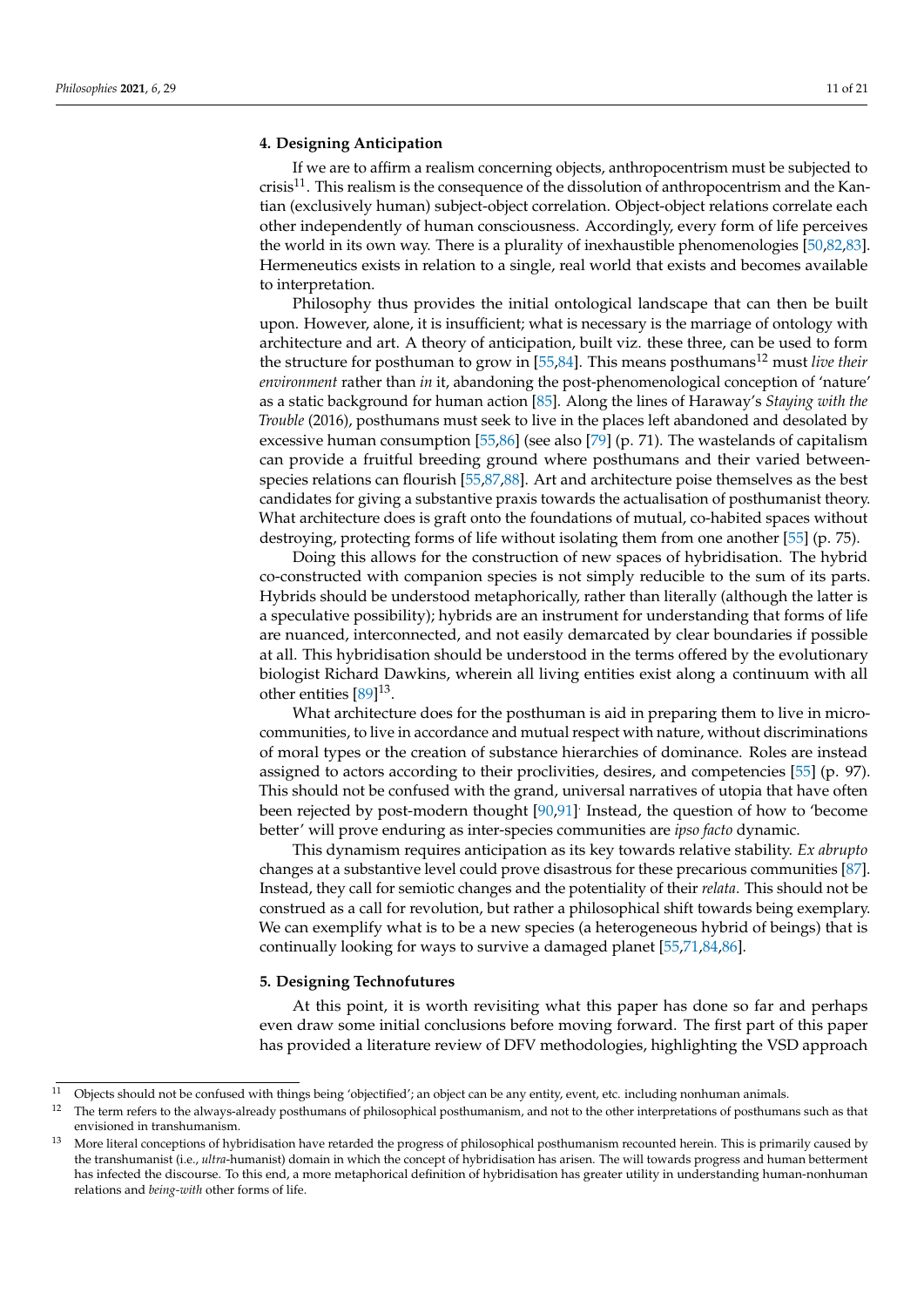in particular because of its erudite emphasis on consulting philosophical literature and operationalisation in light of the ethical theories distilled from those investigations. The proceeding section took a starkly diverse approach, both stylistically and philosophically. Whereas the former could be said to be a traditional analytic analysis, the latter is markedly continental in origin and execution.

Some have argued that the analytic/continental severing is illusory or merely a social construct, as if the latter had no bearing on reality. Still, one fact remains: in practice, at least, what constitutes the two (scholars, literature, thought) remains clearly demarcated. In many cases, this is ignored by the other tradition [\[92](#page-19-20)[,93\]](#page-19-21). As suggested at the opening of the previous sub-section, this paper contends that a bridging of praxis is needed. While potent, adoption of the analytic modes of technological innovation lacks a fundamental ecological consciousness [\[94\]](#page-19-22)—the very same consciousness that the contemporary continental tradition strongly argues maps directly on to reality [\[57\]](#page-18-23).

Therefore, how can this be done? Firstly, it should be noted (both due to constraints on this paper and the overall project) that this paper does not propose any form of totality, homogeneity, or clearly demarcated principled method—nor could it ever. The proposal of a clear set of design rules descends purely within an analytic axiom, which is something that posthumanism does not affirm. It necessarily follows that a hybridised approach is necessary, at least initially to satisfy functional imperatives for a concurrent transformation in the development of technology.

## *5.1. Constructing a Hybrid Project*

To reiterate, philosophy, art, and architecture (together forming a hybrid) are the necessary tripartite motor for change and transformation. What the hybrid permits is an envisioning of past errors not as mere static consequences, unchanging, and necessary. Rather, errors are contingent, embodied, and causal. Past errors are continually present and affective, influencing both the present and the future. As the RRI discourse suggests, the scaffolding of earlier technologies limits and constrains the possibilities of open futures for current or forthcoming innovations built upon them [\[7](#page-17-6)[,95](#page-19-23)[,96\]](#page-19-24). This entails a reflexive element when envisioning future innovations also; imaginaries and design spaces not only shape the future but affect the present and the hermeneutic frameworks applied to the past [\[97](#page-19-25)[,98\]](#page-19-26).

The *sixth mass extinction event*, anthropogenic climate change, suggests the need to shift away from current destructive paths and envision new modes of being. These new modes involve more than simply how diverse peoples and groups can come together. They involve the construction of a *third space* between peoples (human and nonhuman) [\[84\]](#page-19-11) (p. 58). Some additional necessities arise from the formation of this *third space*. It must promote a dialogue that is:

- 1. Explicit
- 2. Public
- 3. Accessible to all interested/relevant stakeholders

Part of what VSD can and should do is motivate the construction of this third space as one that can also operate as a design space. Actually doing so does not come without difficulty or methodological manipulation. However, the founders intended VSD to be flexible for seamless integration into the design context for its adoption. Here, are six guidelines for a *soft universalism* that DfV frameworks, in general, should adopt as starting premises. They are as follows:

1. In order to accurately envision co-habitable, symbiotic futures with nonhuman beings, it is necessary to discard moral law theories of morality and adopt an embodied ethics. This ethics provides an anticipatory landscape for coming to a greater understanding and respect for identities and relations with other entities. In turn, this creates a more accurate mapping of the cognitive undertaking within human moral deliberation. It also allows for intersubjectivity between peoples to take place [\[99](#page-19-27)[–103\]](#page-19-28).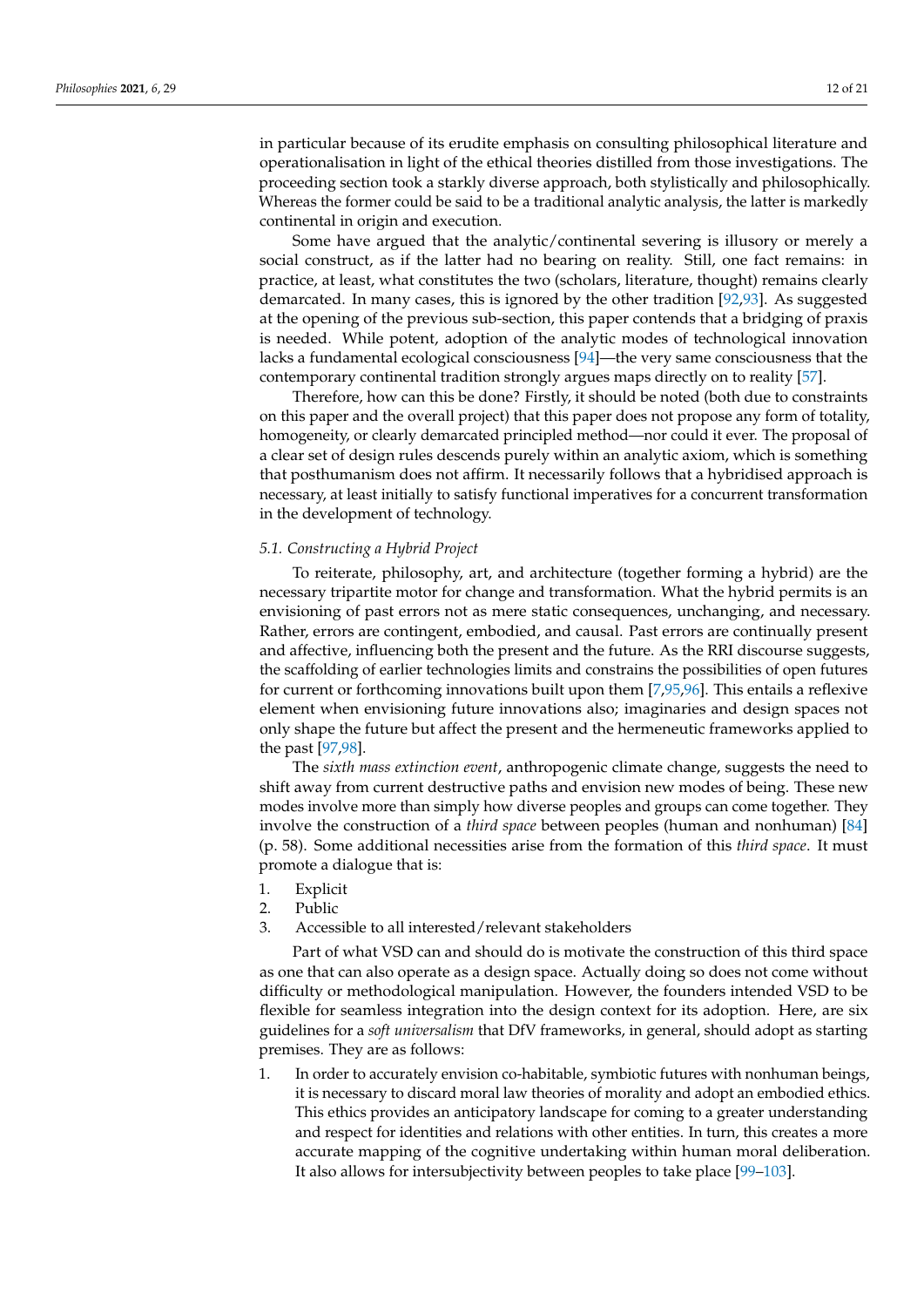- 2. Hybridisation and a realist ontology adduce the decoupling of humanity from its traditional theological and humanistic centre [\[56](#page-18-21)[,57\]](#page-18-23). All *being* resides on the peripheries, so this is where transformation, hybridisation, and a space of respect and symbioses can flourish. Shared space permits the distribution of agency and an area for mutual co-habitation [\[72](#page-19-0)[,84](#page-19-11)[,86](#page-19-13)[,104\]](#page-19-29). A distribution of agency towards an ecological (rather than an individualist) definition of identity is ontologically warranted, going above and beyond the illusory ones still held and passed down as part of the heritage of theology and agricultural-age societies [\[58](#page-18-22)[,71](#page-18-34)[,84\]](#page-19-11).
- 3. Unlike Latour's oppressive ANT of immanence, these third spaces acknowledge necessarily contingent connections between all entities. Such spaces further affirm their discrete heterogeneity [\[56\]](#page-18-21). Hybridisation is *ipso facto* a constitution of heterogeneity; as such, it represents the distinct yet enmeshed entities of which it is composed [\[73](#page-19-1)[,84\]](#page-19-11).
- 4. An *imaginative rationality* becomes necessary for envisioning the broadest set of possible in order to sanction organic changes taking place as needed. This consists of curating how futures are imagined but without authoritarianism taking hold [\[105\]](#page-19-30). Curation should be restricted insofar as the constraints of an embodied ethics.
- 5. Design should be a collaborative, collective, and shared set of practices and instruments. These should promote the distribution of agency and respect for a shared space [\[57,](#page-18-23)[84,](#page-19-11)[106\]](#page-19-31). Forces of domination or hierarchy should be rejected to allow symbioses to occur from any agent.
- 6. Past papers must be understood as symbiotic; they exert asymmetric effects that impact the present and future. The ontic structures upon which past projects are built call into question what actions are undertaken today for the future. They further interrogate the framework within which those actions are undertaken, i.e., how they constrain and promote specific categories of actions.

If we take into account some of these basic framings towards a posthumanist design landscape, we might wonder what exactly is implicated by design. Design implies *ecognosis* ('eco' for ecological and 'gnosis' deriving from the Greek for 'knowledge') as a necessary set of contingencies for ontology [\[71\]](#page-18-34). It is primarily an attunement to the necessary enmeshment of nonhumans to humans, both biologically and at the cornerstone of cognition and imaginative reasoning.

Similarly, it implies the dissolution of the aesthetics/design dichotomy (i.e., appearance/beauty vs. function/utility) that is typically sidelined. This dissolution leaves not only the function of the object unmolested, but also its potentiality. The consequences of the marginalisation of aesthetic beauty are evident in modern architecture design, which favours utility over appearance as if one were independent and contrary to the other. This separation is illusory or untenable, and the decision to force this separation becomes one of ethical importance [\[107\]](#page-19-32). It is forced in decisions to allow airplanes to filter dirty air from the front (for those willing to pay more) on towards cheaper seats in the back [\[108\]](#page-19-33), to permit clay roof tiles that enable city birds to nest and remain safe from restricting elements [\[109\]](#page-19-34), or to authorise ICT devices to produce 'electrosmog' that disorientates and harms bees [\[110\]](#page-19-35). There is no longer any *over yonder* where our waste and pollution can be sent without a reflexive feedback effect [\[57,](#page-18-23)[71\]](#page-18-34). This is the consequence of ecognosis or knowing that all beings inhabit a single, real world composed of interconnections that never make up a unified, definable whole.

This perpetual intersubjectivity involves the notion that design can never be unified or absolute—nor has it ever been. There exists no totality of interconnections that can be demarcated, one that is explicitly and distinctly larger than the sum of its parts (as both materialists and idealists are wont to argue). Intersubjectivity and the contingent relations that necessarily assemble agents means the selection of design constrains and restricts possible futures. In searching for a cure to the ZIKA virus, we make an ethical choice to design futures that favour humans over the organism. Here, perhaps we should. By a similar example including sheep, we naturally exclude that which would endanger the inclusion (sheep-killing diseases, foxes, etc.). The ethical/political choices that constrain the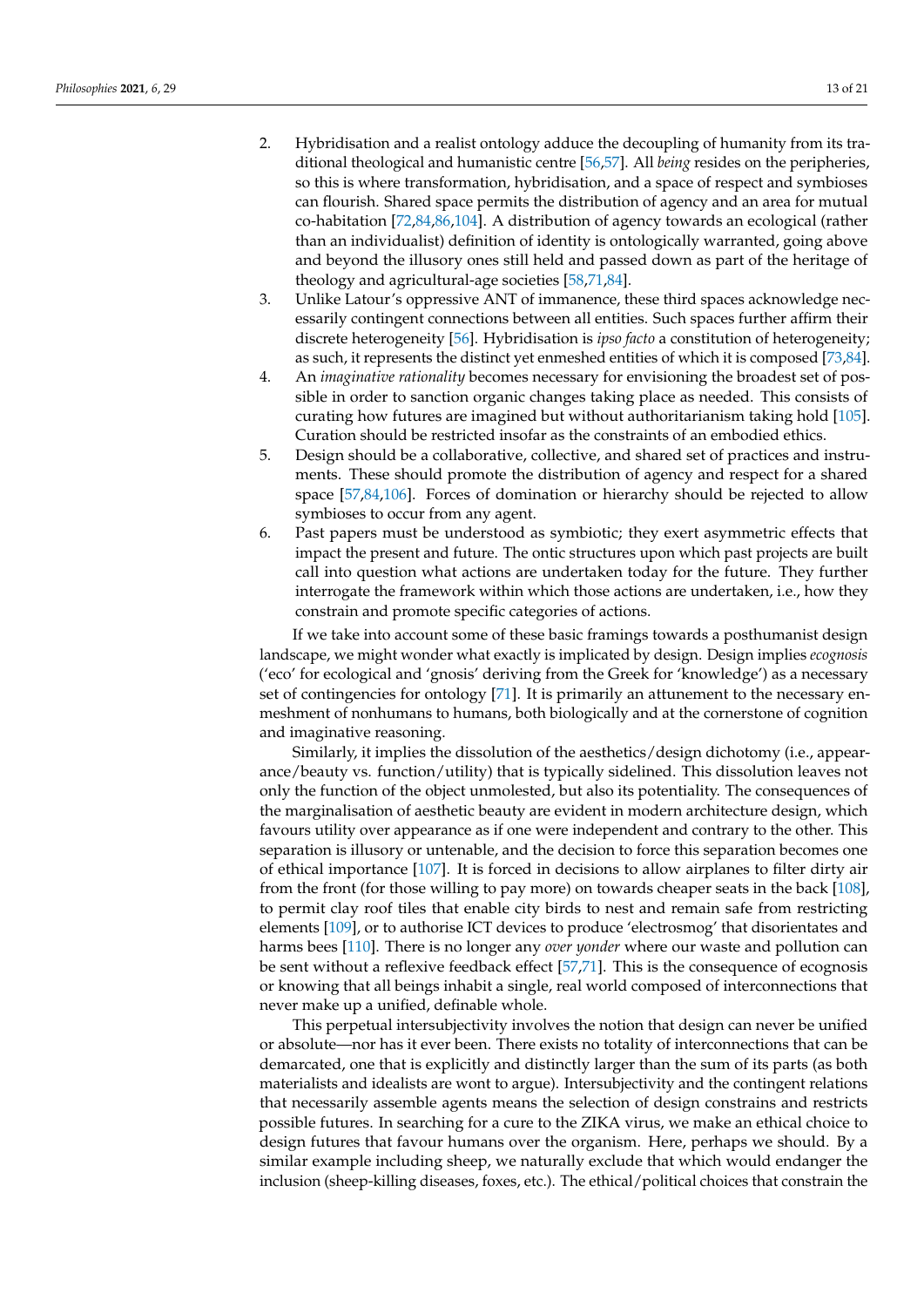open-future possibilities here are biocentric in their privileging. Yet, arguments nonetheless could be warranted to design along those lines. Design has to account not for movement towards perfection, but towards the best possible futures that can be envisioned. Design must continually remain flexible to the future avenues for design that emerge and surface. The nonhuman can no longer be marginalised as merely an 'other' whose being is markedly independent of that of *Dasein*; this was a false starter that was never ontic.

#### *5.2. Attuning to Representation*

The previous sub-section provided some rough guidelines, premises, and a generally more authentic mindset that designers should employ when seeking to create and enter a design space. A *prima facie* response could claim that those premises lack any operationalisation factor, making any principled way of formally integrating them difficult (if not impossible). Moving towards best possible futures would assume a holism in design, one that is universally applicable and salient. However, I argue that such a holism is illusory and any past argument for it is unfounded. Instead, salient design should shift away from the inherited anthropocentrism that has dominated technological innovation—the centrism that has caused unprecedented ecological devastation and continues to do so under an erroneous conception of the privilege of human-*being* and the necessary superiority of the constitution of the cerebellum [\[53](#page-18-18)[,111\]](#page-20-0).<sup>14</sup>

The inception of the Anthropocene as a geological era wherein the anthropic impact on the earth's biosphere has become observable. Part of the geological strata should shift attention towards the anthropogenic, asymmetric symbioses that humans exert on the biosphere. Still, this paper concerns the design-for-*beings* in a way that affirms the dynamism of our assemblages. I have provided at least six framing principles to lead towards a more authentic design space. However, there exists at least one initial (albeit ad hoc) step in that ongoing DfV projects can align their design investigations along this posthumanist framework. One such avenue for this alignment arises out of a marriage of moral philosophy with animal ethics, which is called contractualism. The following section aims to restructure contractualism as a path towards the ecologically aware design that has been already discussed. It introduces the theory, criticises where it apparently goes awry, discusses what is salvageable, and describes how to integrate it with what has been presented thus far.

#### Contracting Nonhumans

Contractualism may be used to refer to a variety of positions regarding agents who come into a 'contract' or agreement with one another. However, use of the term here derives from the moral philosophy of T. M. Scanlon, which was originally presented in his opus *What We Owe to Each Other* [\[112\]](#page-20-1). Scanlon's conception of contract/agreement is narrowly defined. As opposed to the broader connotations it could imply, he goes to the heart of contractualism:

*An act is wrong if its performance under the circumstances would be disallowed by any set of principles for the general regulation of behaviour that no one could reasonably reject as a basis for informed, unforced, general agreement* [\[112\]](#page-20-1) (p. 153).

Thus the focus of Scanlon's moral predicate is on wrongness, not correct or good action. What is correct is merely the negation of what is wrong; what is wrong is merely what is not justifiable or disagreeable to contracting agents. The crux of determining the predicate limits of wrongness or agreeableness rests in the human ability to adjudicate what cannot be rationally rejected. The emphasis here, and within contractualism in general, is on rationality as the primary tool of moral deliberation (i.e., of entering into and consolidating a contract). However, as this paper has already assessed, the reason/desire, reason/imagination dichotomies are vestiges of an anthropocentric theology and faculty

<sup>&</sup>lt;sup>14</sup> The latter is a reference to the necessary superiority of the human rational mind, as argued by theology and Enlightenment philosophy. This contrasts with the notion of the mind as a product of evolutionary contingency, as argued by Darwin.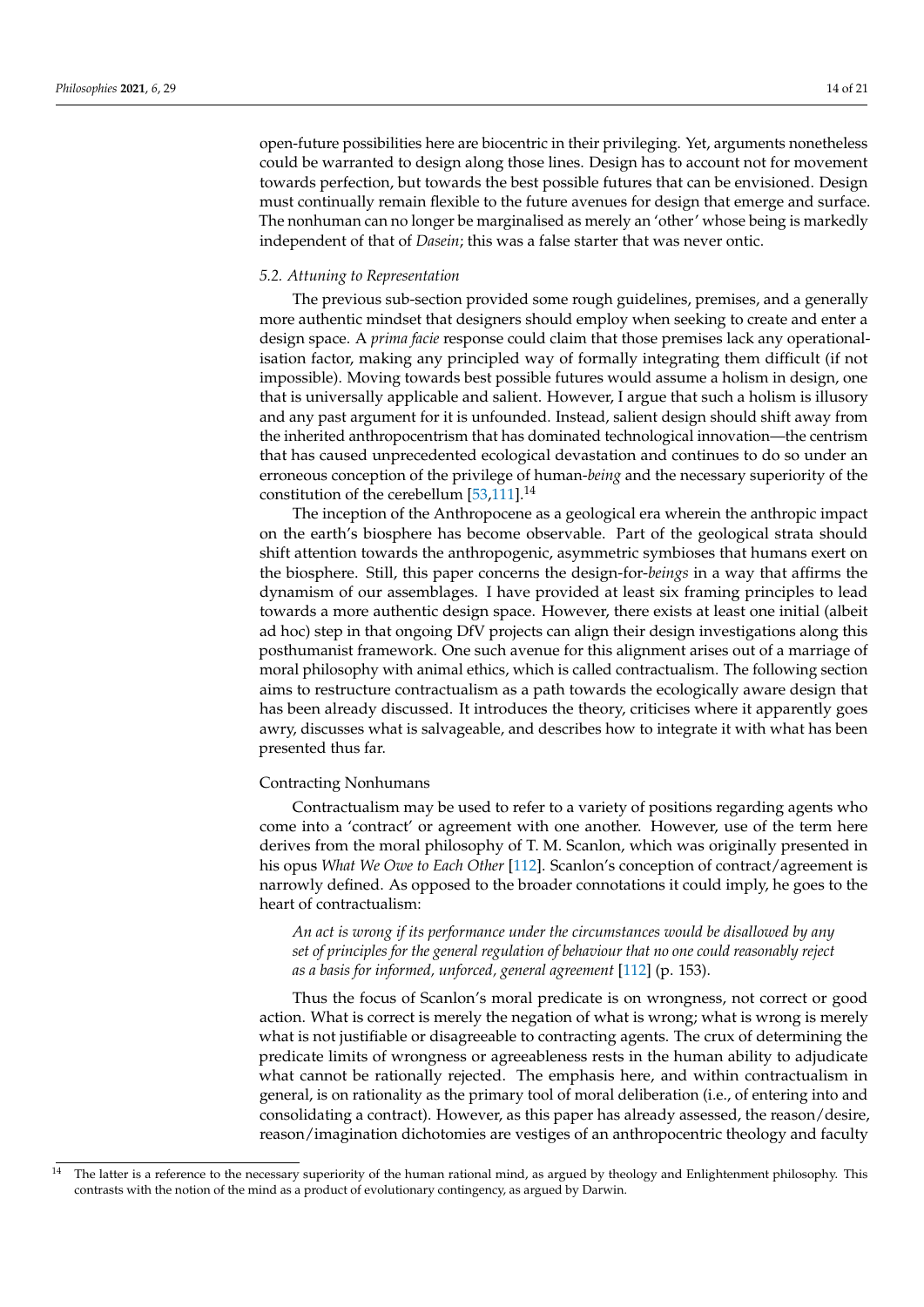psychology that formed with the foundations of pre/post-enlightenment thinking. These dichotomies are illusory.

Given the explicit weight placed on the faculty of reason when entering into a contract, Scanlon and others make a clear case against the attribution of the moral status of humans to nonhuman animals [\[113](#page-20-2)[,114\]](#page-20-3). This is because nonhuman animals lack the faculty for reason to the degree possessed by humans (a contentious argument). Therefore, they cannot come into contract with themselves or humans in general. However, due to the entitlement afforded to reason in contractualism, the moral theory nonetheless gained popularity within animal ethics discourse as a potential route for integrating nonhuman animals into the moral landscape and granting them equal moral status.

Paradoxically, it is the overtly anthropocentric core of contractualism that undermines it to allow movement towards nonhuman enrolment. As it stands, the theory accounts for human actors as the sole proprietors of moral standing. This extends to all humans, regardless of their cognitive or physical states. It necessarily follows that infant children, as well as those with cognitive impairments, are agents with the full moral status of all humans. However, due to their developmental or cognitive states, those agents lack the very faculty necessary to qualify as a contracting agent.

Any moral theory worth its salt must afford, at least intuitively, moral status to the most vulnerable members of society. The logical rejection of these members would render contractualism untenable as a moral theory that could ever be put into practice. Still, supporters rightfully argue that the consequence of not enrolling these members would stress our moral intuitions to such an extent as to induce societal upheaval and destabilise the moral landscape [\[113\]](#page-20-2). The proposed solution is the concept of a 'trustee' or representative (rational human), who can represent the interests of those actors and extend full moral status onto them by proxy. The point here is that regardless of the consequences of failing to engage such actors (and the rejection of nonhumans could lead to similar upheaval)<sup>15</sup>, the extension of full moral status is based on the notion of their existence as members of the same species. It is not based on the reason-faculty that substantiates the theory ab initio.

Still, contractualism's emphasis on wrongness as the predicate for moral agreement is one of the strengths that makes it preferable to other ethical theories such as utilitarianism (despite the latter's inclusion of animals). This is because the conception of wrongness in contractualism permits trustees to determine what is *ipso facto* owed to animals, rather than the suffering predicated by utilitarianism [\[112](#page-20-1)[,115](#page-20-4)[,116\]](#page-20-5) (see also [\[104\]](#page-19-29) p. 183). Contractualism does not, nor was it ever designed to, provide an absolutist or complete theory of morality. Scanlon himself claimed to have only scratched the surface of what contractualism could be. However, if we reject the anthropocentrism this paper has argued is illusory, then that of contractualism similarly dissolves. This would make membership in the *Homo sapiens* species arbitrary at best, and the extension of the consequentially self-affirmed moral status follows suit. The interconnectedness of the biosphere, mutual symbioses, and the asymmetric effects of object-object relations makes the exclusion of nonhuman animals from moral theorising an archaic, anthropocentric delusion.

What design can do is begin its conceptual investigations with the tool of the trustee in mind, as part of the formal repertoire of the toolbox. When constructing stakeholder analyses to determine who relevant groups are, VSD designers should stray outside the anthropic box to which design is traditionally relegated. This necessarily involves designated specialists taking responsibility for representing the potential interests of the biosphere outside the correlationist circle, that of the human. It could mean determining the potentially deleterious effects that a technological innovation may have on the environment—not for the sake of sustaining human progress, but for the sake of the environment overall.

<sup>15</sup> Imagine the state mandates the euthanasia of all pets/animals within the *polis*. The companionship that exists intersubjectively between species, particularly human-nonhuman, could foreseeably result in a similar destabilisation of society.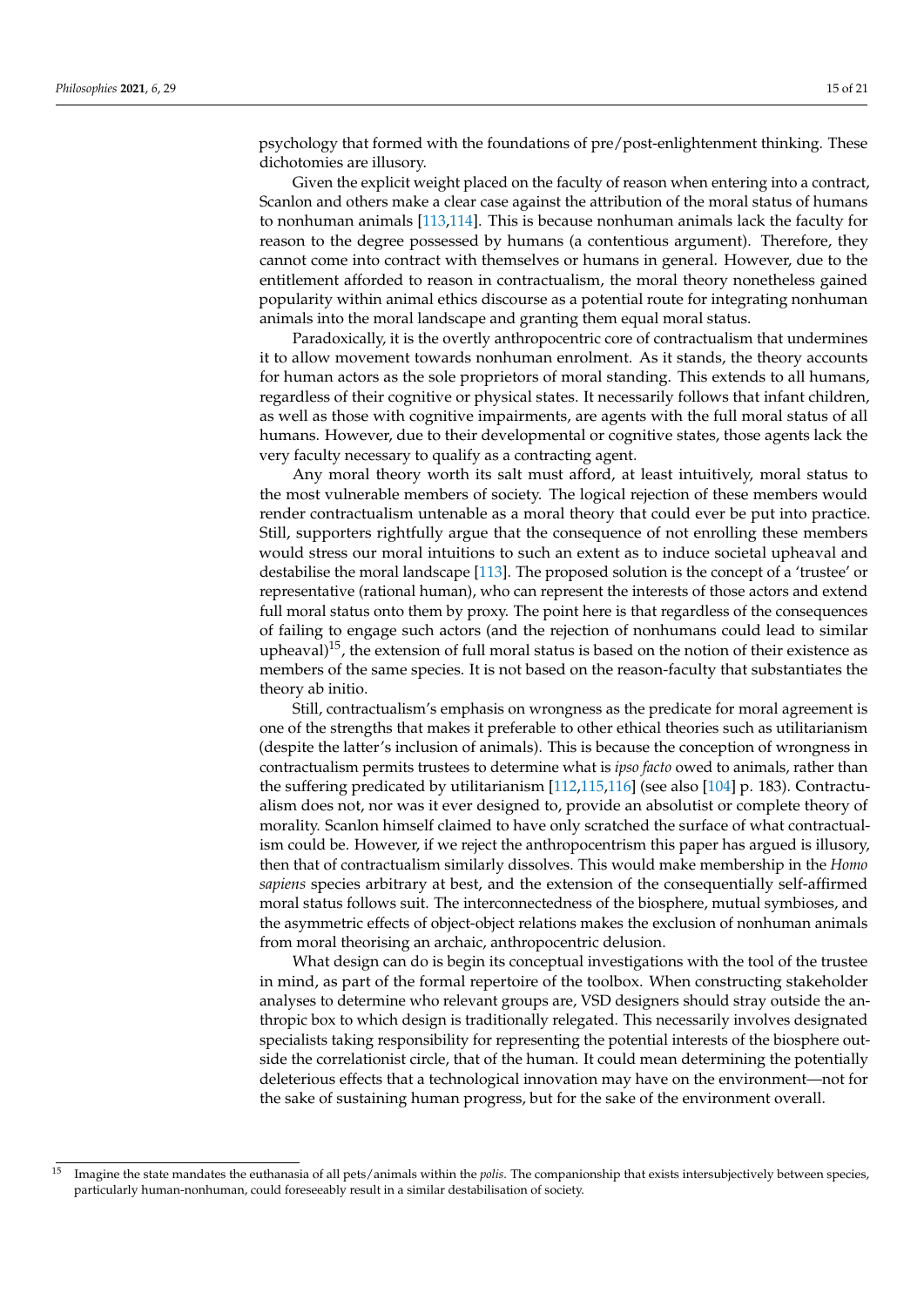The flexibility and reflexivity built into VSD make it the most obvious candidate among existing DfV methodologies for this type of incorporation. One VSD mainstay is that it should seamlessly integrate into the specific domain that adopts it. This means there is a higher probability that firms and designers will adopt VSD. Similarly, the vast swath of literature that explicates its potency in directing design towards desirable ends makes it particularly apt for adoption into new modes of thought. It can extend the concept of members of stakeholder communities to the broader biosphere, going beyond an artificially constructed, isolated, 'human' stakeholder.

In promoting reflexivity and situatedness, this paper does not and cannot provide a full account of how VSD or DfV approaches more generally can be reconstructed *in toto*. Instead, I have sought to reconceptualise what design means. I have shown that design, although recently marked by philosophical/ethical investigations, remains unrepentantly anthropocentric. The second part of this paper has detailed how posthumanist discourse provides strong arguments against deeply rooted, socio-cultural notions of humanism and anthropocentrism. The analysis further highlights how the 'human-in-isolation' is an illusory concept; nuanced, contingent, and complex interconnections constitute the biosphere, reflexively co-constituting every constituent agent as a result. Design can no longer be relegated to a small corner of this domain of interconnection. Design must adopt an ecological shift in consciousness should it wish to remain salient over time.

To that end, the paper has provided some preliminary guidelines to frame design projects with an ecological mindset. The constraints and efficacy of this proposal are yet to be determined and may be informative. The final section below calls attention to some of its limitations and proposes some potential avenues for future research projects that may prove fruitful towards the promotion of what can be called the (yet to occur) *ecological turn in design*.

#### **6. Limitations and Future Research**

Over the last thirty years, DfV methodologies in design have been widely discussed within RRI discourse. The turn towards technology in STS and its emphasis on the politics inherent to designed artefacts have initiated investigations into the roles that various actors play during various design stages of technology. As a consequence, investigations extend to how values in technology can be directed towards intended outcomes.

These design methodologies have investigated the impact of various stakeholder groups on what values are designed into or out of technologies as well as how those values are expressed over time. Methodologies rightfully underscore the values of designers and how they can implicitly embed specific values in design [\[8\]](#page-17-7). However, they also look at the impacted parties who come into relations (both directly and indirectly) with those products. Unfortunately, implicated values and enrolled stakeholders are limited to humans only. This necessarily relegates any values concerning the environment or nonhuman animals to ancillary levels, along with how the effect on those agents may impact humans either positively or negatively. The primary concern of this paper is the background placement of nonhuman agents alongside how to bring them to the foreground of design consciousness.

This paper argues that an extension of what constitutes stakeholders in DfV approaches is required—not as a second-order consideration for humans, but for those stakeholders per se. I propose several framing tools to reconceptualise how to approach design and create more inclusive design spaces. Such spaces would acknowledge the plurality of phenomenologies that are implicated and existent alongside human agents. Similarly, I propose the theory of contractualism as a preliminary, ad hoc heuristic that can be adopted by designers today as a way to begin this re-envisioning. What is needed still is understanding how to undertake conceptual investigations that formalise an expanded contractualism towards enrolling nonhuman stakeholders. An initial suggestion is the introduction of trustees for these marginalised groups to design teams; however, practical research must be conducted to determine the long-term effectiveness of such a route. Determining if such a strategy can take hold a priori is contentious.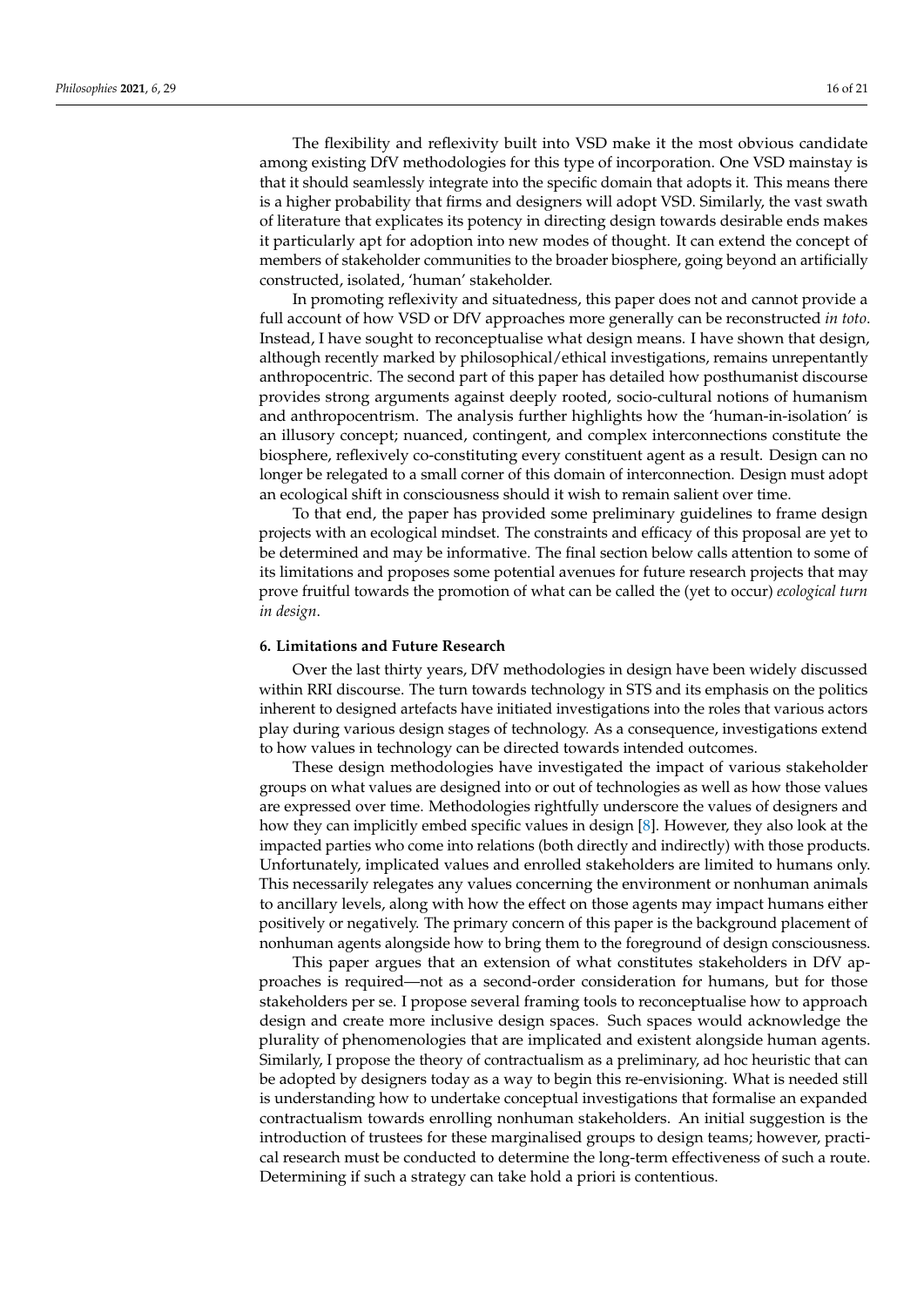Additionally, the greatest need in DfV research may be the inclusion of a Franco-German (continental) tradition of philosophical inquiry. As things stand, the consultation of philosophical literature in conceptual investigations (VSD in particular) is restricted to the Anglo-American tradition of analytic philosophy. As this paper argues, the most salient discussions of the phenomenologies of nonhuman animals and ecology, in general, have emerged presumably from the former. The Franco-German philosophical tradition proposes strong arguments for ecological thought as ontic. This warrants its inclusion in design, which has substantial material implications for the biosphere at large.

Finally, and following the previous point, DfV and future approaches to design must investigate how objects (entities) come into symbioses with each other. It is apparent, *contra* Latour, that there are asymmetric relations between objects. Many of these serve as event horizons, i.e., points of no return. This means some relations change their constituent objects irrevocably. A self-evident example is anthropogenic climate change and mass diversity loss. Design must account for ways to anticipate symbioses and their effects on entities. In light of this re-imagining of ontological relatedness, anticipatory design is by no means evident. Future research strategies need to explore how symbioses are formed, how technology limits and constrains these relations, and how desirable futures can be realised despite some irrevocable changes.

## **7. Conclusions**

Designing for values has made a dramatic impact on the motivations behind technological artefacts and how those artefacts implicate values. The need to direct technologies towards mutually desirable futures has become most overt. Design trends have concurrently realised that the varied nature-cultures of different groups push moral intuitions and design approaches to their limits [\[10\]](#page-17-9). This issue is exacerbated by the advent of the transformative nano-bio-info-cogno technologies that implicate and overload moral values. The issue is further intensified when considering the inexorable impact of human innovation on the biosphere.

This paper is relatively unique as it extends a contemporary continental tradition of ecological thinking to the analytical domain of DfV. The recent inauguration "Welcome to the Anthropocene" is arresting as it implicates the weighty impacts of the human quotidian on the once-static background of 'nature' [\[117\]](#page-20-6). The sixth mass extinction event makes ignoring the impact of designing on the biosphere unsupportable. Design must take up ecological thought if it is to remain ontologically authentic and relevant; doing otherwise (i.e., continuing as per course) has naturally recalcitrant consequences. This paper has proposed an exploratory set of design principles that can help designers frame design goals and direct design flows towards an ecologically conscious end. Similarly, a contractualist theory of morality—one that can include nonhumans—can provide a provisional heuristic for adoption by analytic designers to initiate this transformation in consciousness. This paper has foregone concrete holism, which runs contrary to the posthumanist analysis it takes up. However, it nonetheless offers some worthwhile principles that can be used to bring about a much needed *ecological turn in design*.

**Funding:** This research received no external funding.

**Institutional Review Board Statement:** Not applicable.

**Informed Consent Statement:** Not applicable.

**Data Availability Statement:** Not applicable.

**Acknowledgments:** This paper has been adapted from a dissertation accepted and published by York University in Canada. I would like to thank Daniel McArthur for providing helpful comments on this manuscript. Any remaining errors are the reviewers' alone. The view expressed in this paper do not necessarily reflect those of the Institute for Ethics and Emerging technologies.

**Conflicts of Interest:** The author declares no conflict of interest.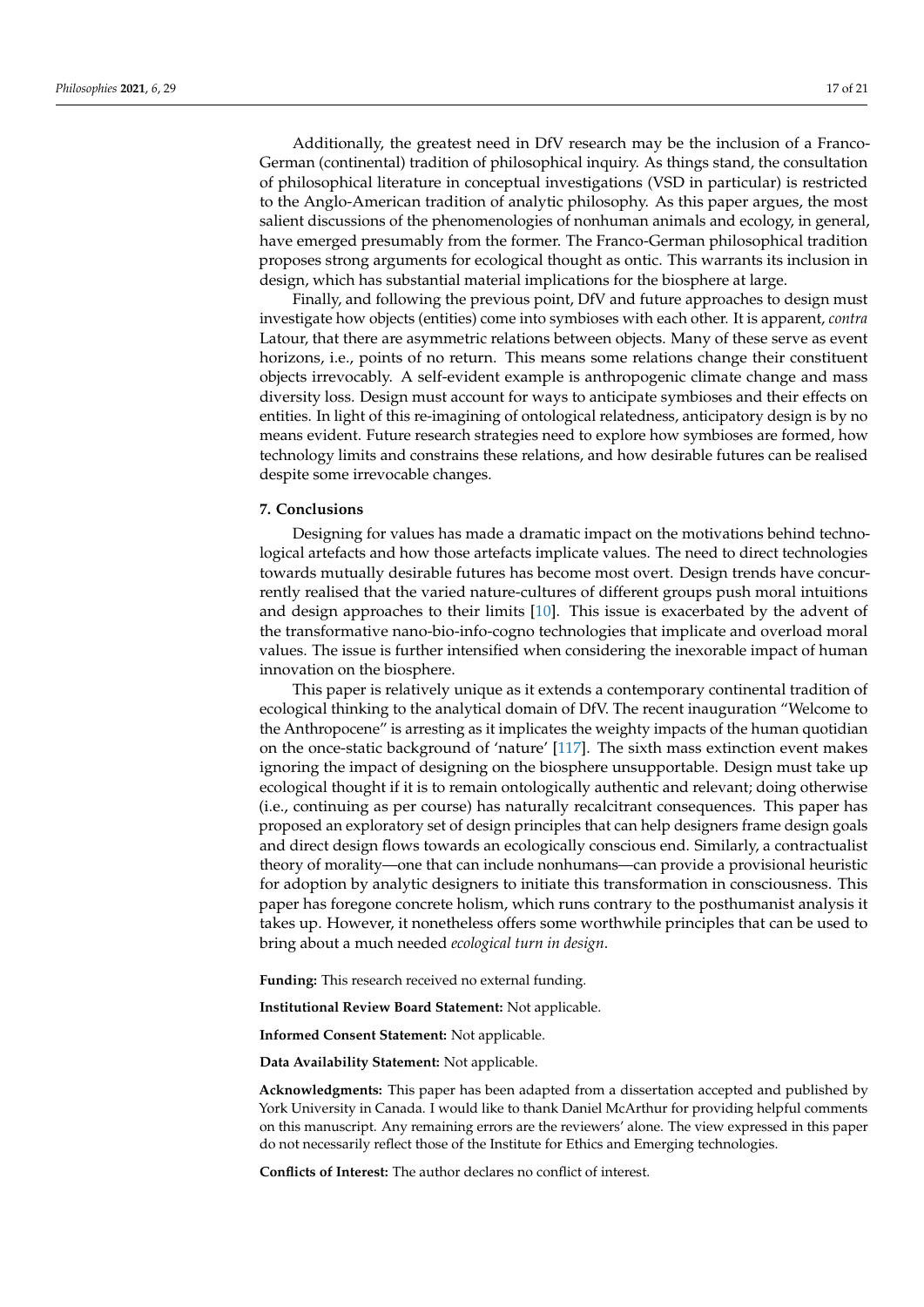## **References**

- <span id="page-17-0"></span>1. Jasanoff, S.; Kim, S.-H. *Dreamscapes of Modernity: Sociotechnical Imaginaries and the Fabrication of Power*; University of Chicago Press: Chicago, IL, USA, 2015.
- <span id="page-17-1"></span>2. Baxter, G.; Sommerville, I. Socio-technical systems: From design methods to systems engineering. *Interact. Comput.* **2011**, *23*, 4–17. [\[CrossRef\]](http://doi.org/10.1016/j.intcom.2010.07.003)
- <span id="page-17-2"></span>3. Haraway, D.J. *The Companion Species Manifesto: Dogs, People, and Significant Otherness*; Prickly Paradigm Press: Chicago, IL, USA, 2003; Volume 1.
- <span id="page-17-3"></span>4. Jasanoff, S. Future Imperfect: Science, Technology, and the Imaginations of Modernity. In *Sociotechnical Imaginaries and the Fabrication of Power*; Chicago University Press: Chicago, IL, USA, 2015; pp. 1–47.
- <span id="page-17-4"></span>5. Bauer, J.M.; Herder, P.M. Designing Socio-Technical Systems. In *Philosophy of Technology and Engineering Sciences*; Elsevier: Amsterdam, The Netherlands, 2009; pp. 601–630.
- <span id="page-17-5"></span>6. More, M. The Philosophy of Transhumanism. In *The Transhumanist Reader*; Wiley: Hoboken, NJ, USA, 2013; pp. 3–17.
- <span id="page-17-6"></span>7. Van Den Hoven, J.; Miller, S.; Pogge, T. (Eds.) Designing in Ethics. In *The Design Turn in Applied Ethics*; Cambridge University Press (CUP): Cambridge, UK, 2017; pp. 11–31.
- <span id="page-17-7"></span>8. Couture, S. Values and Configuration of Users in the Design of Software Source Code. *Int. J. Commun.* **2017**, *11*, 21.
- <span id="page-17-8"></span>9. Ferguson, E.S.; Petroski, H. Design Paradigms: Case Histories of Error and Judgment in Engineering. *Technol. Cult.* **1995**, *36*, 696. [\[CrossRef\]](http://doi.org/10.2307/3107264)
- <span id="page-17-9"></span>10. Umbrello, S. The moral psychology of value sensitive design: The methodological issues of moral intuitions for responsible innovation. *J. Responsible Innov.* **2018**, *5*, 1–15. [\[CrossRef\]](http://doi.org/10.1080/23299460.2018.1457401)
- <span id="page-17-10"></span>11. Hoven, J.V.D.; Lokhorst, G.-J.; Van De Poel, I. Engineering and the Problem of Moral Overload. *Sci. Eng. Ethic* **2011**, *18*, 143–155. [\[CrossRef\]](http://doi.org/10.1007/s11948-011-9277-z)
- <span id="page-17-11"></span>12. Friedman, B. Value-sensitive design. *Interactions* **1996**, *3*, 16–23. [\[CrossRef\]](http://doi.org/10.1145/242485.242493)
- <span id="page-17-12"></span>13. Samadi, P.; Grégoire, L.; Morissette, M.; Calon, F.; Tahar, A.H.; Bélanger, N.; Dridi, M.; Bédard, P.J.; Di Paolo, T. Basal ganglia group II metabotropic glutamate receptors specific binding in non-human primate model of L-Dopa-induced dyskinesias. *Neuropharmacology* **2008**, *54*, 258–268. [\[CrossRef\]](http://doi.org/10.1016/j.neuropharm.2007.08.009)
- <span id="page-17-13"></span>14. Friedman, B.; Howe, D.; Felten, E. Informed consent in the Mozilla browser: Implementing value-sensitive design. In Proceedings of the 35th Annual Hawaii International Conference on System Sciences, Big Island, HI, USA, 10 January 2002.
- 15. Oosterlaken, I. Applying Value Sensitive Design (VSD) to Wind Turbines and Wind Parks: An Exploration. *Sci. Eng. Ethic* **2015**, *21*, 359–379. [\[CrossRef\]](http://doi.org/10.1007/s11948-014-9536-x)
- <span id="page-17-14"></span>16. Woelfer, J.P.; Iverson, A.; Hendry, D.G.; Friedman, B.; Gill, B.T. Improving the safety of homeless young people with mobile phones. In Proceedings of the 2011 Annual Conference on Human Factors in Computing Systems—CHI '11; Association for Computing Machinery (ACM): New York, NY, USA, 2011; pp. 1707–1716.
- <span id="page-17-15"></span>17. Timmermans, J.; Zhao, Y.; Hoven, J.V.D. Ethics and Nanopharmacy: Value Sensitive Design of New Drugs. *NanoEthics* **2011**, *5*, 269–283. [\[CrossRef\]](http://doi.org/10.1007/s11569-011-0135-x)
- 18. Umbrello, S.; De Bellis, A.F. A Value-Sensitive Design Approach to Intelligent Agents. In *Artificial Intelligence Safety and Security*; Apple Academic Press: Palm Bay, FL, USA, 2018; pp. 395–409.
- <span id="page-17-16"></span>19. Umbrello, S. Atomically Precise Manufacturing and Responsible Innovation: A Value Sensitive Design Approach to Explorative Nanophilosophy. *SSRN Electron. J.* **2018**, *10*. [\[CrossRef\]](http://doi.org/10.2139/ssrn.3141478)
- <span id="page-17-17"></span>20. Arie, R. The Past and Future of Constructive Technology Assessment. *Technol. Forecast. Soc. Chang.* **1996**, *54*, 251.
- 21. Zimmer-Merkle, S.; Fleischer, T. Eclectic, random, intuitive? Technology assessment, RRI, and their use of history. *J. Responsible Innov.* **2017**, *4*, 217–233. [\[CrossRef\]](http://doi.org/10.1080/23299460.2017.1338105)
- 22. Fisher, E. Entangled futures and responsibilities in technology assessment. *J. Responsible Innov.* **2017**, *4*, 83–84. [\[CrossRef\]](http://doi.org/10.1080/23299460.2017.1372061)
- <span id="page-17-18"></span>23. Decker, M.; Weinberger, N.; Krings, B.-J.; Hirsch, J. Imagined technology futures in demand-oriented technology assessment. *J. Responsible Innov.* **2017**, *4*, 177–196. [\[CrossRef\]](http://doi.org/10.1080/23299460.2017.1360720)
- <span id="page-17-19"></span>24. Collingridge, D. *The Social Control of Technology*; St. Martins Press: New York, NY, USA, 1980.
- <span id="page-17-20"></span>25. Kulve, H.T.; Rip, A. Constructing Productive Engagement: Pre-engagement Tools for Emerging Technologies. *Sci. Eng. Ethic* **2011**, *17*, 699–714. [\[CrossRef\]](http://doi.org/10.1007/s11948-011-9304-0)
- 26. Wender, B.A.; Foley, R.W.; Hottle, T.A.; Sadowski, J.; Prado-Lopez, V.; Eisenberg, D.A.; Laurin, L.; Seager, T.P. Anticipatory life-cycle assessment for responsible research and innovation. *J. Responsible Innov.* **2014**, *1*, 200–207. [\[CrossRef\]](http://doi.org/10.1080/23299460.2014.920121)
- <span id="page-17-21"></span>27. Brey, P.A.E. Anticipatory Ethics for Emerging Technologies. *NanoEthics* **2012**, *6*, 1–13. [\[CrossRef\]](http://doi.org/10.1007/s11569-012-0141-7)
- <span id="page-17-22"></span>28. Friedman, B.; Kahn, P.H., Jr.; Borinng, A. Value Sensitive Design and Information Systems. In *The Handbook of Information and Computer Ethics*; Himma, K.E., Tavani, H.T., Eds.; John Wiley & Sons, Inc.: Hoboken, NJ, USA, 2008.
- <span id="page-17-23"></span>29. Ruzic, L.; Sanfod, J.A. Universal Design Mobile Interface Guidelines (UDMIG) for an Aging Population. In *Perspectives on HCI Research with Teenagers*; Springer: Cham, Switzerland, 2017; pp. 17–37.
- 30. Waller, S.; Bradley, M.; Hosking, I.; Clarkson, P.J. Making the case for inclusive design. *Appl. Ergon.* **2015**, *46*, 297–303. [\[CrossRef\]](http://doi.org/10.1016/j.apergo.2013.03.012)
- 31. Bødker, K.; Kensing, F.; Simonsen, J. *Participatory IT Design: Designing for Business and Workplace Realities*; MIT Press: Cambridge, MA, USA, 2009.
- <span id="page-17-24"></span>32. Camara, F.; Calvary, G. Worth-Centered Design in Practice: Lessons from Experience and Research Agenda. In *Lecture Notes in Computer Science*; Springer: Cham, Switzerland, 2015; pp. 123–139.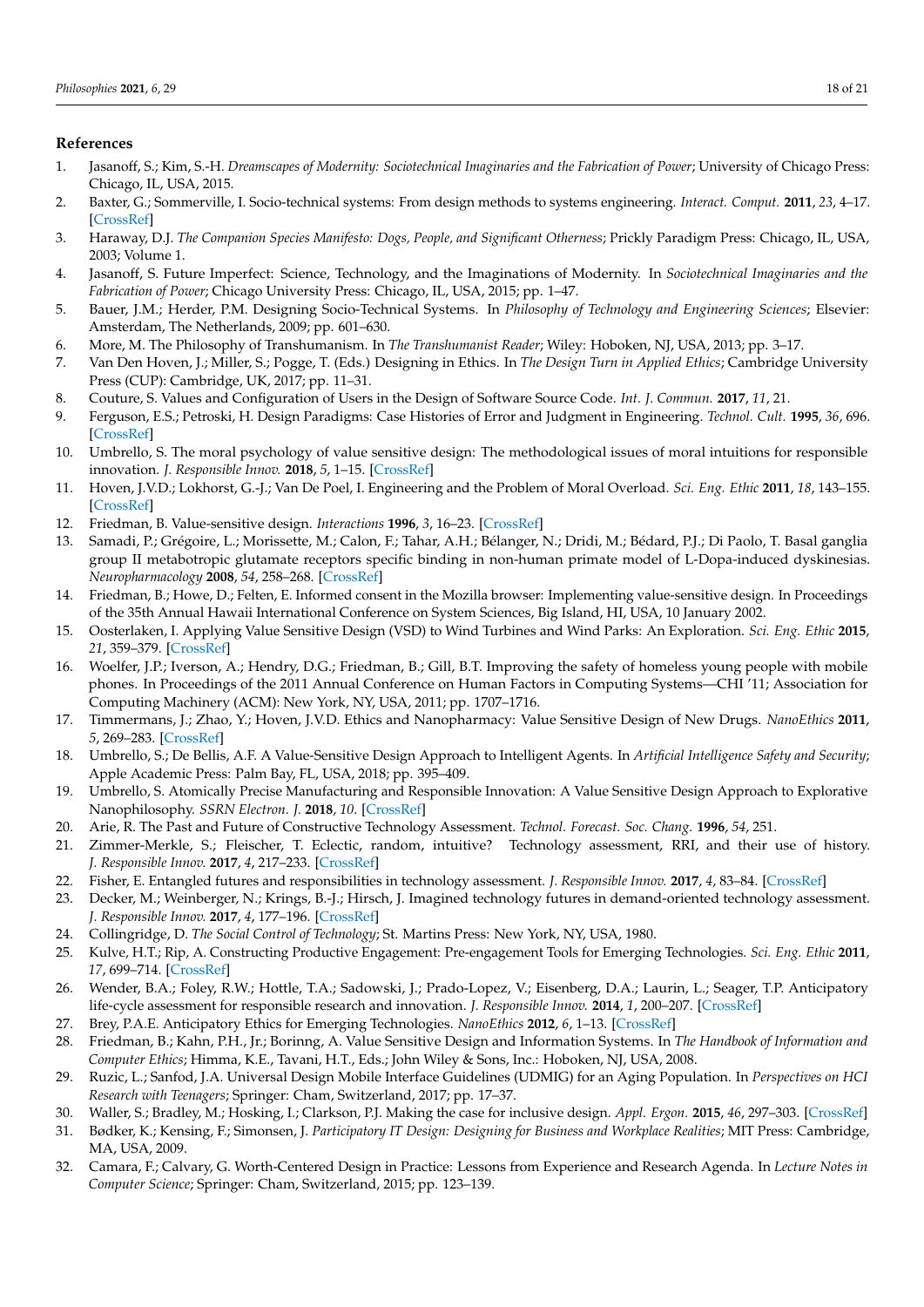- <span id="page-18-0"></span>33. Friedman, B.; Hendry, D.G.; Huldtgren, A.; Jonker, C.; Hoven, J.V.D.; Van Wynsberghe, A. Charting the Next Decade for Value Sensitive Design. *Aarhus Ser. Hum. Centered Comput.* **2015**, *1*, 4. [\[CrossRef\]](http://doi.org/10.7146/aahcc.v1i1.21619)
- 34. Santoni de Sio, F.; van den Hoven, J. Meaningful Human Control over Autonomous Systems: A Philosophical account. *Front. Robot. AI* **2018**, *5*, 15. [\[CrossRef\]](http://doi.org/10.3389/frobt.2018.00015)
- <span id="page-18-1"></span>35. Betz, S.; Fritsch, A. A Comparison of Value Sensitive Design and Sustainability Design. In *Computer Science Spectrum*; Society for Computer Science eV: Bonn, Germany, 2016; pp. 267–274.
- <span id="page-18-2"></span>36. Brey, P.; Center, P.D. Philosophy of Technology after the Empirical Turn. *Techné Res. Philos. Technol.* **2010**, *14*, 36–48. [\[CrossRef\]](http://doi.org/10.5840/techne20101416)
- 37. Le Dantec, C.A.; Poole, E.S.; Wyche, S.P. Values as lived experience. In Proceedings of the ACM SIGCHI Conference on Human Factors in Computing Systems; Association for Computing Machinery (ACM): New York, NY, USA, 2009; pp. 1141–1150.
- <span id="page-18-3"></span>38. Vermaas, P.E.; Hekkert, P.; Manders-Huits, N.; Tromp, N. Design Methods in Design for Values. In *Handbook of Ethics, Values, and Technological Design*; Springer: Dordrecht, The Netherlands, 2014; pp. 1–19.
- <span id="page-18-4"></span>39. Friedman, B. *Value-Sensitive Design: A Research Agenda for Information Technology*; Contract No SBR-9729633; National Science Foundation: Arlington, VA, USA, 1999.
- <span id="page-18-5"></span>40. 4TU. Centre for Ethics and Technology. Available online: <https://ethicsandtechnology.eu/about-4tuethics/about/> (accessed on 18 June 2018).
- <span id="page-18-6"></span>41. TUDelft. Design for Values & Responsible Innovation. Available online: <http://designforvalues.tudelft.nl/> (accessed on 18 June 2018).
- <span id="page-18-7"></span>42. Nathan, L.P.; Klasnja, P.V.; Friedman, B. Value scenarios. In *CHI '07 Extended Abstracts on Human Factors in Computing Systems—CHI '07*; Association for Computing Machinery: New York, NY, USA, 2007. [\[CrossRef\]](http://doi.org/10.1145/1240866.1241046)
- <span id="page-18-8"></span>43. Nathan, L.P.; Friedman, B.; Klasnja, P.; Kane, S.K.; Miller, J.K. Envisioning systemic effects on persons and society throughout interactive system design. In Proceedings of the 7th ACM Conference on Recommender Systems; Association for Computing Machinery (ACM): New York, NY, USA, 2008; pp. 1–10.
- <span id="page-18-9"></span>44. Friedman, B.; Kahn, P.H., Jr. Human Values, Ethics, and Design. In *The Human-Computer Interaction Handbook*; CRC Press: Boca Ratan, FL, USA, 2003; pp. 1177–1201.
- <span id="page-18-10"></span>45. Friedman, B.; Hendry, D.G.; Borning, A. A Survey of Value Sensitive Design Methods. *Found. Trends Hum. Comput. Interact.* **2017**, *11*, 63–125. [\[CrossRef\]](http://doi.org/10.1561/1100000015)
- <span id="page-18-11"></span>46. Friedman, B.; Nathan, L.P.; Kane, S.K.; Lin, J. Envisioning Cards; University of Washington Bookstore: Seattle, WA, USA. Available online: <https://www.envisioningcards.com/> (accessed on 15 March 2021).
- <span id="page-18-12"></span>47. Freeman, B.; Borning, A. YP and Urban Simulation: Applying an Agile Programming Methodology in a Politically Tempestuous Domain. In Proceedings of the Agile Development Conference, Salt Lake City, UT, USA, 28 June 2003; pp. 2–11.
- <span id="page-18-13"></span>48. Waddell, P. UrbanSim: Modeling Urban Development for Land Use, Transportation, and Environmental Planning. *J. Am. Plan. Assoc.* **2002**, *68*, 297–314. [\[CrossRef\]](http://doi.org/10.1080/01944360208976274)
- <span id="page-18-14"></span>49. van de Poel, I. Dealing with Moral Dilemmas through Design. In *Designing in Ethics*; van den Hoven, J., Miller, S., Pogge, T., Eds.; Cambridge University Press: Cambridge, UK, 2017; pp. 57–77.
- <span id="page-18-15"></span>50. Harman, G. *Object-Oriented Ontology: A New Theory of Everything*; Penguin Random House: New York, NY, USA, 2018.
- <span id="page-18-16"></span>51. Helmreich, S. *Alien Ocean: Anthropological Voyages in Microbial Seas*; University of California Press: Oakland, CA, USA, 2009.
- <span id="page-18-17"></span>52. Ferrando, F. Posthumanism, Transhumanism, Antihumanism, Metahumanism, and New Materialisms: Differences and Relations. *Existenz* **2013**, *8*, 26–32.
- <span id="page-18-18"></span>53. Fuller, S. *Preparing for Life in Humanity 2.0*; Springer Science and Business Media LLC.: Berlin, Germany, 2013.
- <span id="page-18-19"></span>54. Sorgner, S.L. Pedegrees. In *Post–And Transhumanism: An Introduction*; Ranisch, R., Sorgner, S.L., Eds.; Peter Lang: Frankfurt am Main, Germany, 2014; pp. 29–48. Available online: <https://doi.org/10.15496/publikation-738> (accessed on 15 March 2021).
- <span id="page-18-20"></span>55. Caffo, L. *Fragile Umanità*; Giulio Einaudi editore: Torino, Italy, 2017.
- <span id="page-18-21"></span>56. Harman, G. *Immaterialism: Objects and Social Theory*; Polity: Cambridge, UK, 2016.
- <span id="page-18-23"></span>57. Morton, T. *Being Ecological*; MIT Press: Boston, MA, USA, 2018.
- <span id="page-18-22"></span>58. Morton, T. *The Ecological Thought*; Dykinson: Madrid, Spain, 2012.
- <span id="page-18-24"></span>59. Caffo, L. *L Maiale Non Fa La Rivoluzione: Manifesto Per Un Antispecismo Debole*; Sonda: Milano, Italy, 2013.
- 60. Caffo, L.; Cimatti, F. *A Come Animale: Voci per Un Bestiario Dei Sentimenti*; Giunti: Firenze, Italy, 2015.
- <span id="page-18-25"></span>61. Marchesini, R. *Tecnosfera: Proiezioni per Un Futuro Posthumano*; Castelvechi: Roma, Italy, 2017.
- <span id="page-18-26"></span>62. Caffo, L. *Adesso l'animalità*; Graphe.it: Perugia, Italy, 2013.
- <span id="page-18-27"></span>63. Cottingham, J. 'A Brute to the Brutes?': Descartes' Treatment of Animals. *Philosophy* **1978**, *53*, 551–559. [\[CrossRef\]](http://doi.org/10.1017/S0031819100026371)
- <span id="page-18-28"></span>64. Marchesini, R. Alterity and the Non-Human. *Humanimalia* **2010**, *1*, 91–96.
- <span id="page-18-29"></span>65. Marchesini, R.; Tonutti, S. *Manuale Di Zooantropologia*; Meltemi Editore srl: Milan, Italy, 2007.
- 66. Sax, B. Who Patrols the Human-Animal Divide? *Minn. Rev.* **2009**, *2010*, 165–169. [\[CrossRef\]](http://doi.org/10.1215/00265667-2010-73-74-165)
- <span id="page-18-30"></span>67. Sax, B. Zootropia, kinship, and alterity in the work of roberto marchesini. *Angelaki* **2016**, *21*, 7–13. [\[CrossRef\]](http://doi.org/10.1080/0969725X.2016.1163067)
- <span id="page-18-31"></span>68. Caffo, L. *Margini Dell'umanità: Animalità e Ontologia Sociale*; Mimesis: Milano, Italy, 2014.
- <span id="page-18-32"></span>69. Bryant, L.; Srnicek, N.; Harman, G. *The Speculative Turn: Continental Realism and Materialism*; Re.Press: Melbourne, Australia, 2011.
- <span id="page-18-33"></span>70. Meillassoux, Q. *After Finitude: An Essay on the Necessity of Contingency*; Brassier, R., Ed.; Bloomsbury Publishing: London, UK, 2009.
- <span id="page-18-34"></span>71. Morton, T. *Dark Ecology: For a Logic of Future Coexistence*; Columbia University Press: New York, NY, USA, 2016.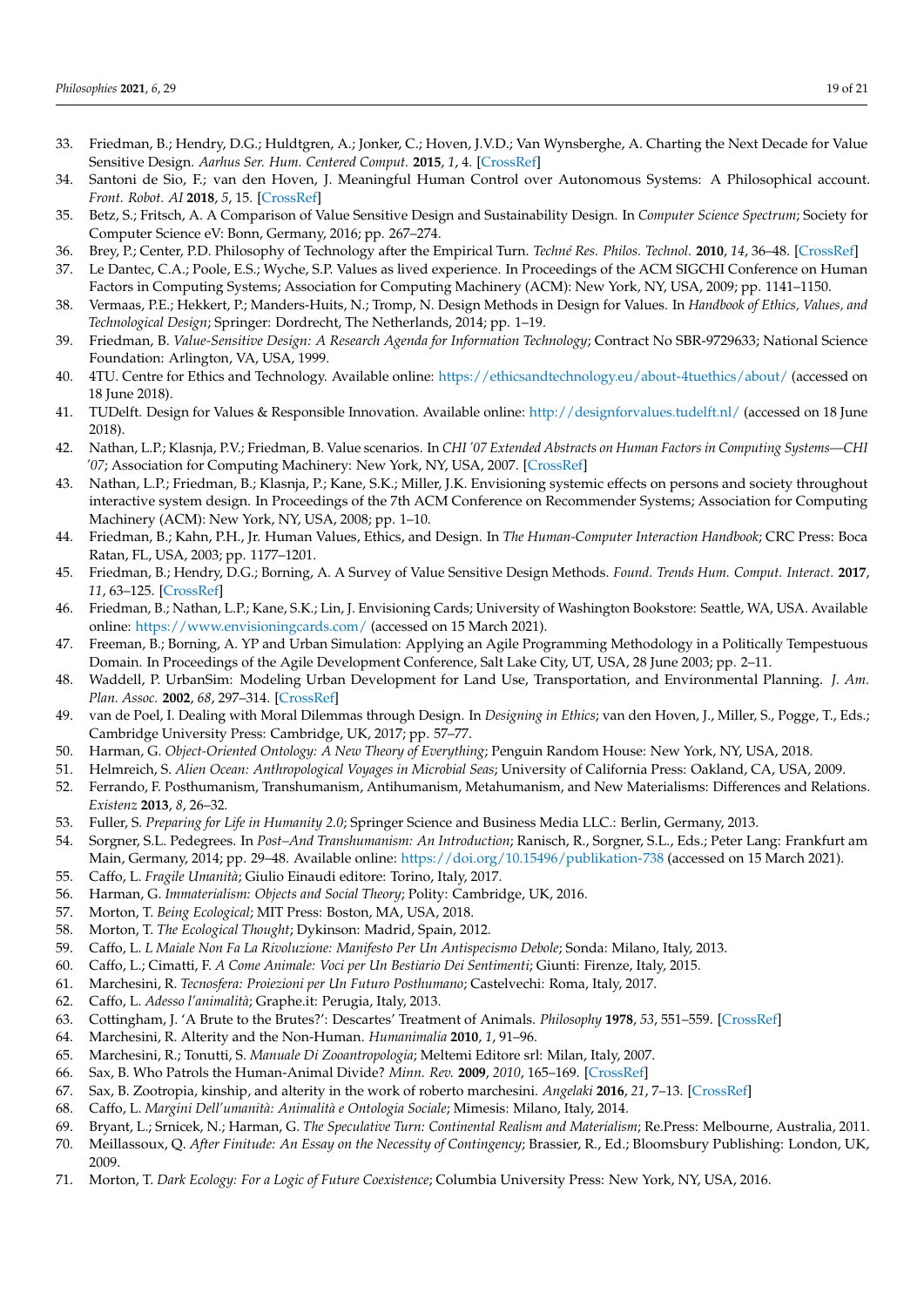- <span id="page-19-0"></span>72. Caffo, L.; Marchesini, R. *Così Parlò Il Postumano*; Novalogos: Anzio-Lavinio, Italy, 2014.
- <span id="page-19-1"></span>73. Haraway, D.J. A Cyborg Manifesto. In *Cultural Theory: An Anthology*; Wiley: Hoboken, NJ, USA, 2016; pp. 3–90.
- <span id="page-19-2"></span>74. Armelagos, G.J.; Van Gerven, D.P. A Century of Skeletal Biology and Paleopathology: Contrasts, Contradictions, and Conflicts. *Am. Anthr.* **2003**, *105*, 53–64. [\[CrossRef\]](http://doi.org/10.1525/aa.2003.105.1.53)
- <span id="page-19-3"></span>75. De Waal, F.B.; Ferrari, P.F. Towards a bottom-up perspective on animal and human cognition. *Trends Cogn. Sci.* **2010**, *14*, 201–207. [\[CrossRef\]](http://doi.org/10.1016/j.tics.2010.03.003)
- <span id="page-19-4"></span>76. Johnson, M. *Moral Imagination: Implications of Cognitive Science for Ethics*; University of Chicago Press: Chicago, IL, USA, 1993.
- <span id="page-19-5"></span>77. Johnson, M.; Lakoff, G. Why cognitive linguistics requires embodied realism. *Cogn. Linguist.* **2002**, *13*, 245–263. [\[CrossRef\]](http://doi.org/10.1515/cogl.2002.016)
- <span id="page-19-6"></span>78. Singer, P. *On Comparing the Value of Human and Nonhuman Life*; Springer: Dordrecht, The Netherlands, 1998; pp. 93–104.
- <span id="page-19-14"></span>79. Singer, P. *The Expanding Circle: Ethics, Evolution, and Moral Progress*; Princeton University Press: Princeton, NJ, USA, 2011.
- <span id="page-19-7"></span>80. Deleuze, G. *Spinoza: Practical Philosophy*; City Lights Books: San Francisco, CA, USA, 1988.
- <span id="page-19-8"></span>81. Bostrom, N. A History of Transhumanist Thought. *J. Evol. Technol.* **2005**, *14*, 1–25.
- <span id="page-19-9"></span>82. Nagel, T. What Is It like to Be a Bat? *Philos. Rev.* **1974**, *83*, 435–450. [\[CrossRef\]](http://doi.org/10.2307/2183914)
- <span id="page-19-10"></span>83. Bogost, I. *Alien Phenomenology, or What It's Like to Be a Thing*; University of Minnesota Press: Minneapolis, MN, USA, 2012.
- <span id="page-19-11"></span>84. Caffo, L.; Muzzonigro, A. *Costruire Futuri: Migrazioni, Città, Immaginazioni—Con un Dialogo Tra Stefano Boeri, Amos Gitai e Adrian Paci*; Bompiani/Giunti Editore: Firenze, Italy, 2018.
- <span id="page-19-12"></span>85. Rosenberger, R.; Verbeek, P.-P. *Postphenomenological Investigations: Essays on Human-Technology Relations*; Lexington Books: Washington, DC, USA, 2015; pp. 9–41.
- <span id="page-19-13"></span>86. Haraway, D.J. *Staying with the Trouble: Making Kin in the Chthulucene*; Duke University Press: Durham, NC, USA, 2016.
- <span id="page-19-15"></span>87. Lowenhaupt, T.A. *The Mushroom at the End of the World: On the Possibility of Life in Capitalist Ruins*; Princeton University Press: Princeton, NJ, USA, 2015.
- <span id="page-19-16"></span>88. Haraway, D. Anthropocene, Capitalocene, Plantationocene, Chthulucene: Making Kin. *Environ. Humanit.* **2015**, *6*, 159–165. [\[CrossRef\]](http://doi.org/10.1215/22011919-3615934)
- <span id="page-19-17"></span>89. Randerson, J. Richard Dawkins: Blurring the Human/Animal Boundary. Available online: [https://www.theguardian.com/](https://www.theguardian.com/science/blog/2009/jan/02/richard-dawkins-chimpanzee-hybrid) [science/blog/2009/jan/02/richard-dawkins-chimpanzee-hybrid](https://www.theguardian.com/science/blog/2009/jan/02/richard-dawkins-chimpanzee-hybrid) (accessed on 23 June 2018).
- <span id="page-19-18"></span>90. Kellner, D. Postmodernism as Social Theory: Some Challenges and Problems. *Theory Cult. Soc.* **1988**, *5*, 239–269. [\[CrossRef\]](http://doi.org/10.1177/0263276488005002003)
- <span id="page-19-19"></span>91. Sim, S. *The Routledge Companion to Postmodernism*; Routledge: Milton Park, UK, 2012; pp. 3–14.
- <span id="page-19-20"></span>92. Prado, C.G. *A House Divided: Comparing Analytic and Continental Philosophy*; Humanity Books: Amherst, MA, USA, 2003.
- <span id="page-19-21"></span>93. Levy, N. Analytic and Continental Philosophy: Explaining the Differences. *Metaphilosophy* **2003**, *34*, 284–304. [\[CrossRef\]](http://doi.org/10.1111/1467-9973.00274)
- <span id="page-19-22"></span>94. Jirotka, M.; Grimpe, B.; Stahl, B.; Eden, G.; Hartswood, M. Responsible research and innovation in the digital age. *Commun. ACM* **2017**, *60*, 62–68. [\[CrossRef\]](http://doi.org/10.1145/3064940)
- <span id="page-19-23"></span>95. Stahl, B.C.; Coeckelbergh, M. Ethics of healthcare robotics: Towards responsible research and innovation. *Robot. Auton. Syst.* **2016**, *86*, 152–161. [\[CrossRef\]](http://doi.org/10.1016/j.robot.2016.08.018)
- <span id="page-19-24"></span>96. Grunwald, A. The hermeneutic side of responsible research and innovation. *J. Responsible Innov.* **2014**, *1*, 274–291. [\[CrossRef\]](http://doi.org/10.1080/23299460.2014.968437)
- <span id="page-19-25"></span>97. Van Der Burg, S. On the hermeneutic need for future anticipation. *J. Responsible Innov.* **2014**, *1*, 99–102. [\[CrossRef\]](http://doi.org/10.1080/23299460.2014.882556)
- <span id="page-19-26"></span>98. Gibbs, R.W., Jr.; Hampe, B. The Embodied and Discourse Views of Metaphor: Why These Are Not so Different and How They Can Be Brought Closer Together. In *Metaphor: Embodied Cognition and Discourse*; Cambridge University Press: Cambridge, UK, 2017; pp. 319–365.
- <span id="page-19-27"></span>99. Narvaez, D. Triune Ethics Meta-Theory and Embodied Moral Development. In *Embodied Morality*; Springer Science and Business Media LLC.: Berlin, Germany, 2016; pp. 31–46.
- 100. Narvaez, D. *Embodied Morality: Protectionism, Engagement and Imagination*; Palgrave: Cham, Switzerland, 2016.
- 101. Haraway, D. Situated Knowledges: The Science Question in Feminism and the Privilege of Partial Perspective. *Fem. Stud.* **1988**, *14*, 575. [\[CrossRef\]](http://doi.org/10.2307/3178066)
- 102. Johnson, M. *Morality for Humans: Ethical Understanding from the Perspective of Cognitive Science*; The University of Chicago Press: Chicago, IL, USA, 2014.
- <span id="page-19-28"></span>103. Morton, T. *Humankind: Solidarity with Nonhuman People*; Verso: London, UK, 2017.
- <span id="page-19-29"></span>104. Umbrello, S. *Imaginative Value Sensitive Design: How Moral Imagination Exceeds Moral Law Theories in Informing Responsible Innovation*; University of Edinburgh: Edinburgh, UK, 2018. Available online: <https://doi.org/10.13140/RG.2.2.16304.61447> (accessed on 15 March 2021).
- <span id="page-19-30"></span>105. Latour, B. *Facing Gaia: Eight Lectures on the New Climatic Regime*; Polity: Cambridge, UK, 2017.
- <span id="page-19-31"></span>106. Winner, L. Do Artifacts Have Politics? *Technol. Futur.* **2003**, *109*, 148–164. [\[CrossRef\]](http://doi.org/10.2307/20024652)
- <span id="page-19-32"></span>107. Gerchick, M. What We Breathe When We Fly. Available online: [https://medium.com/science-and-technology/what-we-breathe](https://medium.com/science-and-technology/what-we-breathe-when-we-fly-e8eb910d8b48)[when-we-fly-e8eb910d8b48](https://medium.com/science-and-technology/what-we-breathe-when-we-fly-e8eb910d8b48) (accessed on 24 June 2018).
- <span id="page-19-33"></span>108. Beekmans, J. Trend 7: Design for Animals. Available online: <https://popupcity.net/trend-7-design-for-animals/> (accessed on 24 June 2018).
- <span id="page-19-34"></span>109. Warnke, U. *Bees, Birds and Mankind Destroying Nature by "Electrosmog" Effects of Wireless Communication Technologies*; Competence Initiative for the Protection of Humanity, Environment and Democracy: Kempten, Germany, 2009.
- <span id="page-19-35"></span>110. Umbrello, S.; Lombard, J. Silence of the Idols: Appropriating the Myths of Daedalus and Sisyphus for Posthumanist Discourses. *Postmod. Open* **2018**, *9*, 98–121. [\[CrossRef\]](http://doi.org/10.18662/po/47)